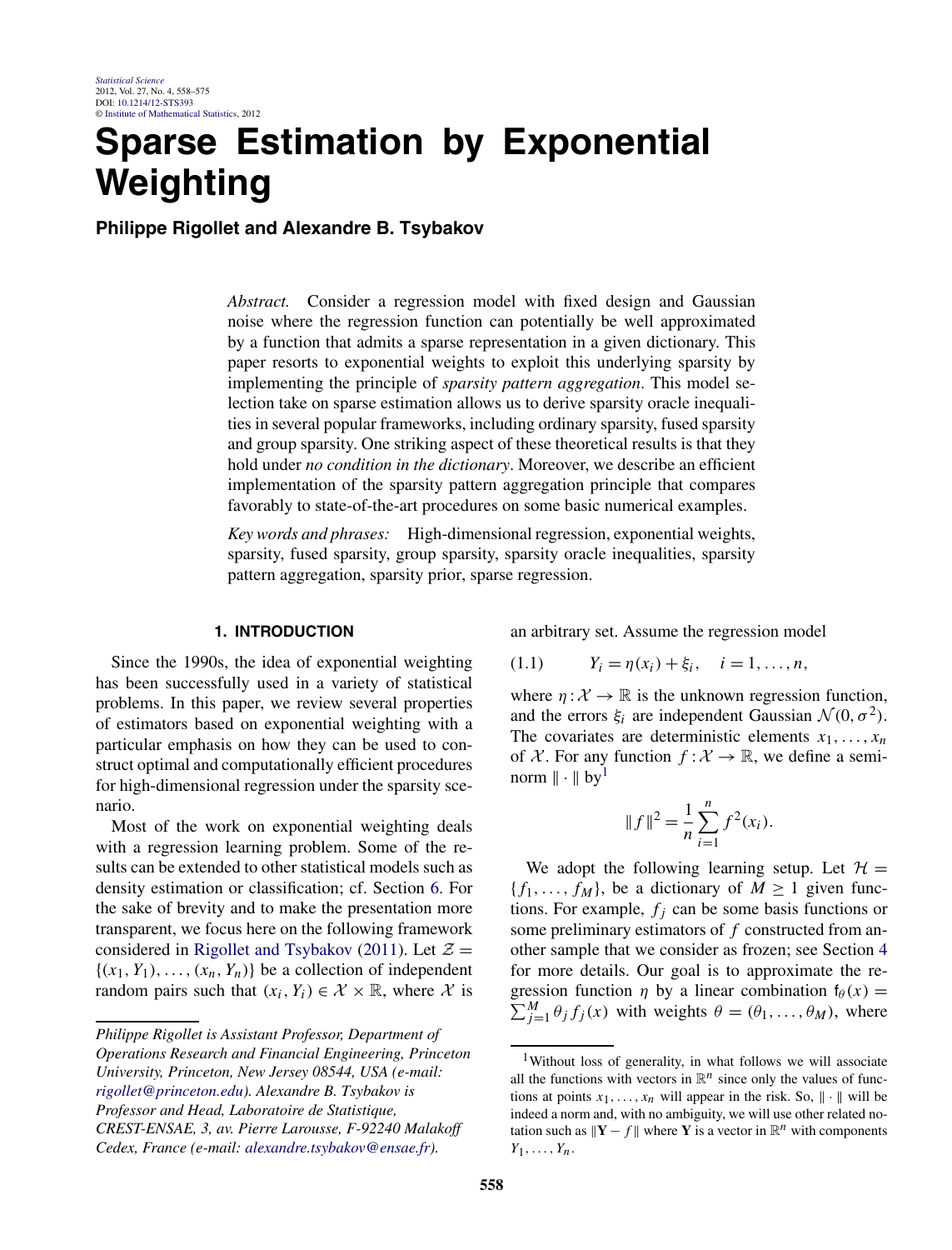<span id="page-1-0"></span>possibly  $M \gg n$ . The performance of a given estimator  $\hat{f}$  of a function  $\eta$  is measured in terms of its averaged squared error

$$
R(\hat{f}) = ||\hat{f} - \eta||^2 := \frac{1}{n} \sum_{i=1}^n [\hat{f}(x_i) - \eta(x_i)]^2.
$$

Let  $\Theta$  be a given subset of  $\mathbb{R}^M$ . In the aggregation problem, we would ideally wish to find an *aggregated estimator*  $\hat{f}$  whose risk  $R(\hat{f})$  is as close as possible in a probabilistic sense to the minimum risk inf $_{\theta \in \Theta} R(f_{\theta})$ . Namely, one can construct estimators  $\hat{f}$  satisfying the following property:

(1.2) 
$$
\mathbb{E}R(\hat{f}) \leq C \inf_{\theta \in \Theta} R(f_{\theta}) + \delta_{n,M}(\Theta),
$$

where  $\delta_{n,M}(\Theta)$  is a small remainder term characterizing the performance of the given aggregate  $\hat{f}$  and the complexity of the set  $\Theta$ ,  $C > 1$  is a constant, and  $\mathbb E$ denotes the expectation. Bounds of the form (1.2) are called *oracle inequalities*. In some cases, even more general results are available. They have the form

$$
(1.3) \qquad \mathbb{E}R(\hat{f}) \leq C \inf_{\theta \in \Theta'} \{ R(f_{\theta}) + \Delta_{n,M}(\theta) \},
$$

where  $\Delta_{n,M}$  is a remainder term that characterizes the performance of the given aggregate  $\hat{f}$  and the complexity of the parameter  $\theta \in \Theta' \subseteq \mathbb{R}^M$  (often  $\Theta' = \mathbb{R}^M$ ). To distinguish from (1.2), we will call bounds of the form (1.3) the *balanced oracle inequalities*. If  $\Theta \subseteq \Theta'$ , then (1.2) is a direct consequence of  $(1.3)$  with  $\delta_{n,M}(\Theta) = C \sup_{\theta \in \Theta} \Delta_{n,M}(\theta)$ .

In this paper, we mainly focus on the case where the complexity of a vector  $\theta$  is measured as the number of its nonzero coefficients  $|\theta|_0$ . In this case, inequalities of the form (1.3) are sometimes called *sparsity oracle inequalities*. Other measures of complexity, also related to *sparsity* are considered in Section [5.2.](#page-6-0) As indicated by the notation and illustrated below, the remainder term  $\Delta_{n,M}(\theta)$  depends explicitly on the size *M* of the dictionary and the sample size *n*. It reflects the interplay between these two fundamental parameters and also the complexity of *θ*.

When the linear model is misspecified, that is, where there is no  $\theta \in \Theta$  such that  $\eta = \mathfrak{f}_{\theta}$  on the set  ${x_1, \ldots, x_n}$ , the minimum risk satisfies  $\inf_{\theta \in \Theta} R(f_{\theta}) > 0$  leading to a systematic bias term. Since this term is unavoidable, we wish to make its contribution as small as possible, and it is therefore important to obtain a leading constant  $C = 1$ . Many oracle inequalities with leading constant *C >* 1 can be found in the literature for related problems. However, in most of the papers, the set  $\Theta = \Theta_n$  depends on the sample size *n* in such a way that  $\inf_{\theta \in \Theta_n} R(f_\theta)$  tends to 0 as *n* goes to infinity, under additional regularity assumptions. In this paper, we are interested in the case where  $\Theta$  is fixed. For this reason, we consider here only oracle inequalities with leading constant  $C = 1$ (called *sharp oracle inequalities*). Because they hold for finite *M* and *n*, these are truly finite sample results.

One salient feature of the oracle approach as opposed to standard statistical reasoning, is that it does not rely on an underlying model. Indeed, the goal is not to estimate the parameters of an underlying "true" model but rather to construct an estimator that mimics, in terms of an appropriate oracle inequality, the performance of the best model in a given class, whether this model is true or not. From a statistical viewpoint, this difference is significant since performance cannot be evaluated in terms of parameters. Indeed, there is no true parameter. However, we can still compare the risk of the estimator with the optimum value. Oracle inequalities offer a tool for such a comparison.

A particular choice of  $\Theta$  corresponds to the problem of *model selection aggregation*. Let  $\Theta = \Theta^{MC}$  be the set of *M* canonical basis vectors of  $\mathbb{R}^M$ . Then the set of linear combinations  $\{f_\theta, \theta \in \Theta^{MC}\}\)$  coincides with the initial dictionary of functions  $\mathcal{H} = \{f_1, \ldots, f_M\}$ , so that the goal of model selection is to mimic the best function in the dictionary in the sense of the risk measure  $R(\cdot)$ . This can be done in different ways, leading to different rates  $\delta_{n,M}(\Theta^{MC})$ ; however one is mostly interested in the methods that attain the rate  $\delta_{n,M}^*(\Theta^{MC}) \asymp (\log M)/n$  which is known to be minimax optimal (see [Tsybakov, 2003;](#page-17-0) [Bunea, Tsybakov](#page-16-0) [and Wegkamp, 2007;](#page-16-0) [Rigollet, 2012\)](#page-17-0). The first sharp oracle inequalities with this rate for a setting different from the one considered here were obtained by [Catoni](#page-16-0) [\(1999\)](#page-16-0) (see also [Catoni, 2004\)](#page-16-0), who used the progressive mixture method based on exponential weighting. Other methods of model selection for aggregation consist in selecting a function in the dictionary by minimizing a (penalized) empirical risk (see, e.g., [Nemirovski, 2000;](#page-16-0) [Wegkamp, 2003;](#page-17-0) [Tsybakov, 2003;](#page-17-0) [Lecué, 2012\)](#page-16-0). One of the major novelties offered by exponential weighting is to *combine* (average) the functions in the dictionary using a convex combination, and not simply to *select* one of them. From the theoretical point of view, selection of one of the functions has a fundamental drawback since it does not attain the optimal rate *(*log*M)/n*; cf. Section [2.](#page-2-0)

The rest of the paper is organized as follows. In the next section, we discuss some connections between the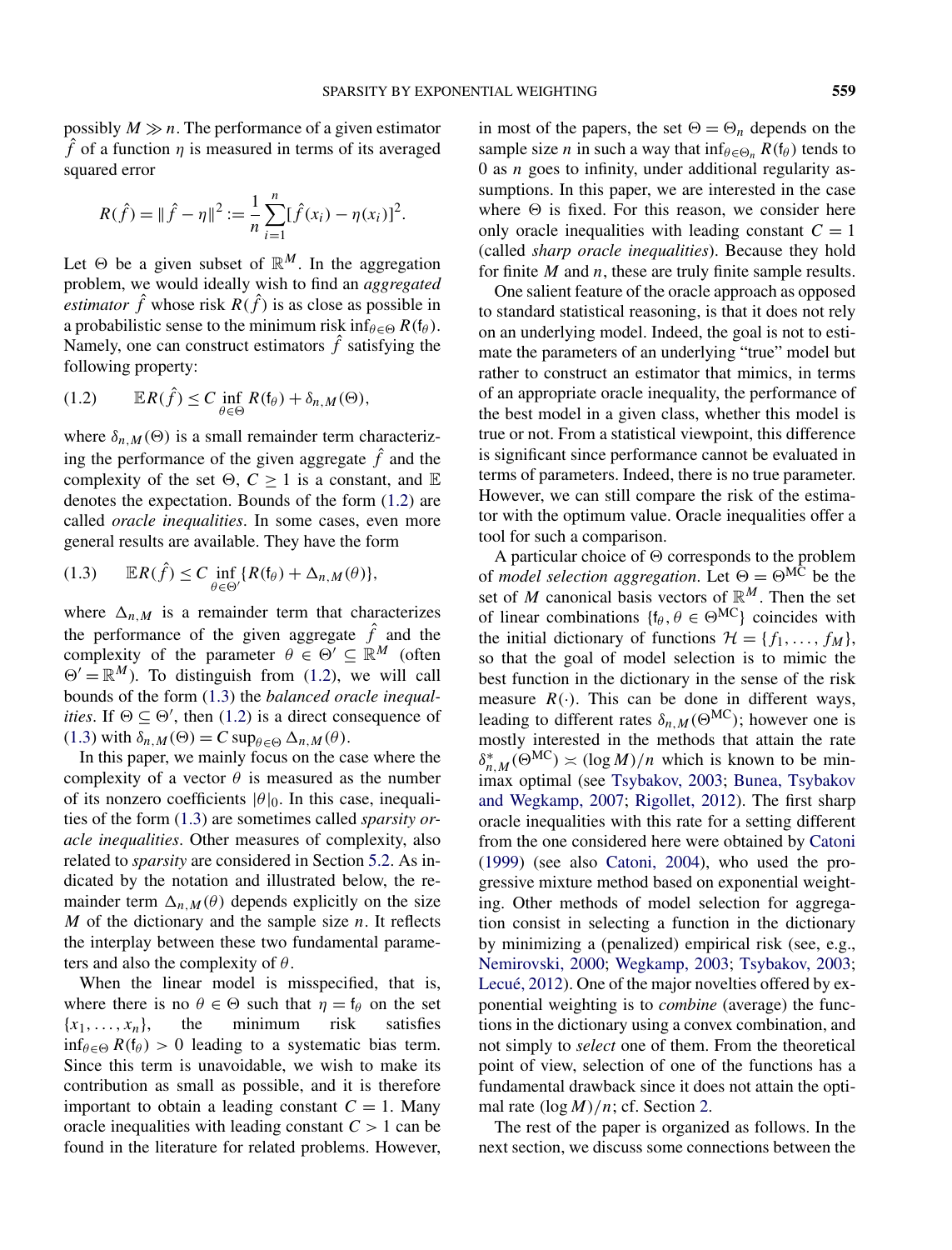<span id="page-2-0"></span>exponential weighting schemes and penalized empirical risk minimization. In Section [3,](#page-3-0) we present the first oracle inequalities that demonstrate how exponential weighting can be used to efficiently combine functions in a dictionary. The results of Section [3](#page-3-0) are then extended to the case where one wishes to combine not deterministic functions, but estimators. Oracle inequalities for this problem are discussed in Section [4.](#page-4-0) They are based on the work of [Leung and Barron](#page-16-0) [\(2006\)](#page-16-0) and [Dalalyan and Salmon](#page-16-0) [\(2011\)](#page-16-0). Section [5](#page-5-0) shows how these results can be adapted to deal with sparsity. We introduce the principle of *sparsity pattern aggregation*, and we derive sparsity oracle inequalities in several popular frameworks including ordinary sparsity, fused sparsity and group sparsity. Finally, we describe an efficient implementation of the sparsity pattern aggregation principle and compare its performance to state-ofthe-art procedures on some basic numerical examples.

# **2. EXPONENTIAL WEIGHTING AND PENALIZED RISK MINIMIZATION**

## **2.1 Suboptimality of Selectors**

A natural candidate to solve the problem of model selection introduced in the previous section is an empirical risk minimizer. Define the empirical risk by

$$
\hat{R}_n(f) = \frac{1}{n} \sum_{i=1}^n [Y_i - f(x_i)]^2 = ||\mathbf{Y} - f||^2
$$

and the empirical risk minimizer by

(2.1) 
$$
\hat{f}^{ERM} = \underset{f \in \mathcal{H}}{\operatorname{argmin}} \hat{R}_n(f),
$$

where ties are broken arbitrarily. However, while this procedure satisfies an exact oracle inequality, it fails to exhibit the optimal rate of order  $\delta_{n,M}^* (\Theta^{MC}) \approx$  $(\log M)/n$ . The following result shows that this defect is intrinsic not only to empirical risk minimization but also to any method that selects only one function in the dictionary  $H$ . This includes methods of model selection by penalized empirical risk minimization. We call estimators  $\hat{S}_n$ , taking values in  $H$  the *selectors*.

THEOREM 2.1. Assume that  $||f_j|| \le 1$  for any  $f_j \in H$ . Any empirical risk minimizer  $\hat{f}^{\text{ERM}}$  defined *in* (2.1) *satisfies the following oracle inequality*:

$$
(2.2) \quad \mathbb{E}R(\hat{f}^{\text{ERM}}) \leq \min_{1 \leq j \leq M} R(f_j) + 4\sigma \sqrt{\frac{2\log M}{n}}.
$$

*Moreover*, *assume that*

$$
(2.3) \qquad (\sigma \vee 1)\sqrt{(\log M)/n} \le C_0
$$

*for*  $0 < C_0 < 1$  *small enough. Then, there exists a dictionary*  $\mathcal{H} = \{f_1, \ldots, f_M\}$  *with*  $||f_j|| \leq 1$ ,  $j =$ 1*,...,M, such that the following holds*. *For any selector S*ˆ *<sup>n</sup>*, *and in particular*, *for any selector based on penalized empirical risk minimization*, *there exists a regression function*  $\eta$  *such that*  $||\eta|| \leq 1$  *and* 

$$
(2.4) \quad \mathbb{E}R(\hat{S}_n) \ge \min_{1 \le j \le M} R(f_j) + C_* \sigma \sqrt{\frac{\log M}{n}}
$$

*for some positive constant C*∗.

PROOF. See the [Appendix.](#page-13-0)  $\square$ 

It follows from the lower bound (2.4) that *selecting* one of the functions in a finite dictionary  $H$  to solve the problem of model selection is suboptimal in the sense that it exhibits a too large remainder term, of the order  $\sqrt{\frac{\log M}{n}}$ . It turns out that we can do better if we take a *mixture*, that is, a convex combination of the functions in  $H$ . We will see in Section [3](#page-3-0) [cf. [\(3.4\)](#page-4-0)] that under a particular choice of weights in this convex combination, namely the *exponential weights*, one can achieve oracle inequalities with much better rate  $(\log M)/n$ . This rate is known to be optimal in a minimax sense in several regression setups, including the present one (see [Tsybakov, 2003;](#page-17-0) [Bunea, Tsybakov](#page-16-0) [and Wegkamp, 2007;](#page-16-0) [Rigollet, 2012\)](#page-17-0).

# **2.2 Exponential Weighting as a Penalized Procedure**

Penalized empirical risk minimization for model selection has received a lot of attention in the literature, and many choices for the penalty can be considered (see, e.g., [Birgé and Massart, 2001;](#page-16-0) [Bartlett,](#page-16-0) [Boucheron and Lugosi, 2002;](#page-16-0) [Wegkamp, 2003;](#page-17-0) [Lugosi](#page-16-0) [and Wegkamp, 2004;](#page-16-0) [Bunea, Tsybakov and Wegkamp,](#page-16-0) [2007\)](#page-16-0) to obtain oracle inequalities with the optimal or near optimal remainder term. However, all these inequalities exhibit a constant  $C > 1$  in front of the leading term. This is not surprising as we have proved in the previous section that it is impossible for selectors to satisfy oracle inequalities like [\(1.2\)](#page-1-0) that are both sharp (i.e., with  $C = 1$ ) and have the optimal remainder term. To overcome this limitation of selectors, we look for estimators obtained as convex combinations of the functions in the dictionary.

The coefficients of convex combinations belong to the flat simplex

$$
\Lambda^M := \left\{ \lambda \in \mathbb{R}^M : \lambda_j \ge 0, \sum_{j=1}^M \lambda_j = 1 \right\}.
$$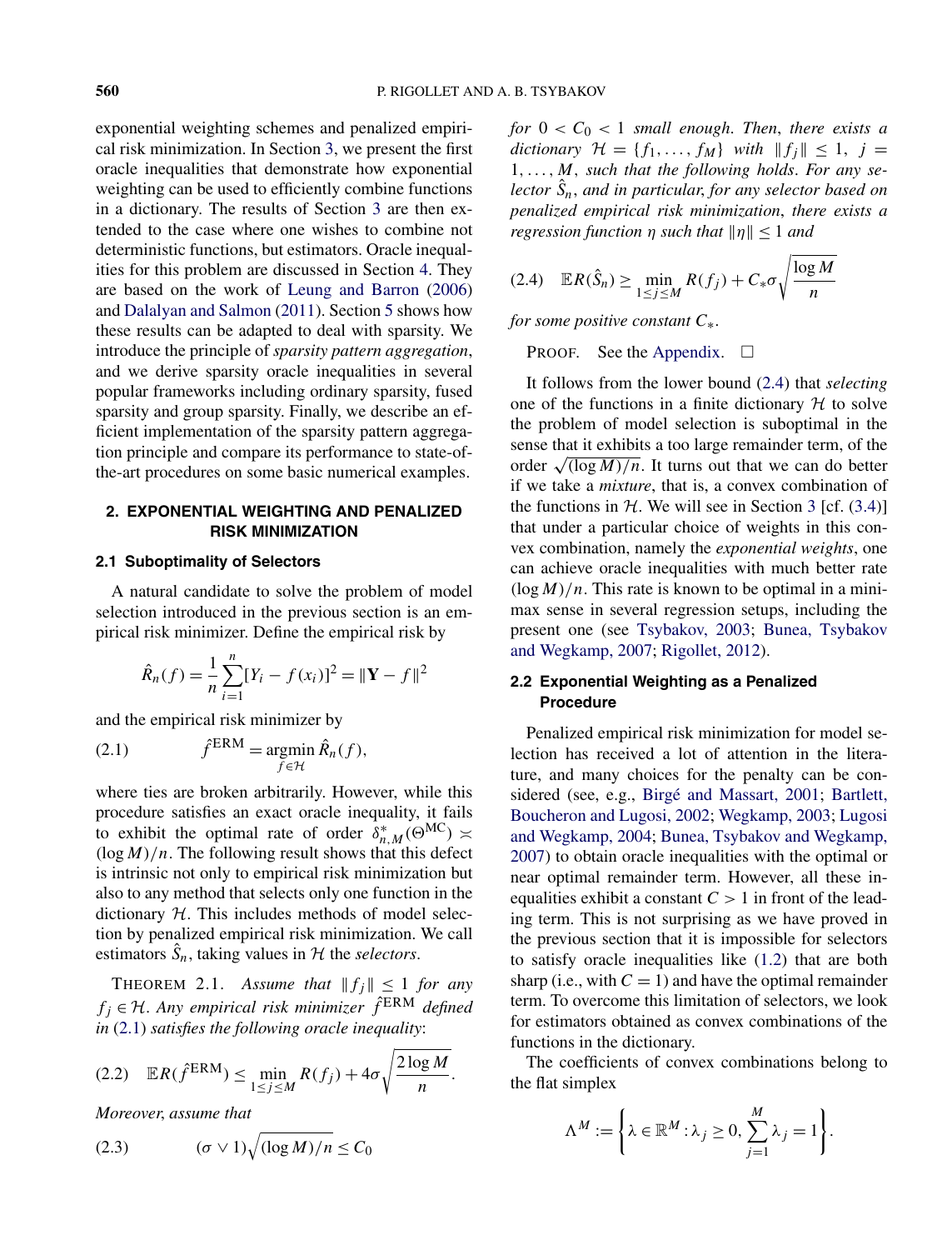<span id="page-3-0"></span>Let us now examine a few ways to obtain potentially good convex combinations. One candidate is a solution of the following penalized empirical risk minimization problem:

$$
\min_{\lambda \in \Lambda^M} \{ \hat{R}_n(\mathfrak{f}_{\lambda}) + \text{pen}(\lambda) \},
$$

where  $pen(\cdot) \ge 0$  is a penalty function. This choice looks quite natural since it provides a proxy of the right-hand side of the oracle inequality [\(1.3\)](#page-1-0) where the unknown risk  $R(\cdot)$  is replaced by its empirical counterpart  $\hat{R}_n(\cdot)$ . The minimum is taken over the simplex  $\Lambda^M$  because we are looking for a convex combination. Clearly, the penalty pen $(\cdot)$  should be carefully chosen and ideally should match the best remainder term  $\Delta_{n,M}(\cdot)$ . Yet, this problem may be difficult to solve as it involves a minimization over  $\Lambda^M$ . Instead, we propose to solve a simpler problem. Consider the following linear upper bound on the empirical risk:

$$
\sum_{j=1}^{M} \lambda_j \hat{R}_n(f_j) \ge \hat{R}_n(\mathbf{f}_{\lambda}) \quad \forall \lambda \in \Lambda^M
$$

and solve the following optimization problem:

(2.5) 
$$
\min_{\lambda \in \Lambda^M} \left\{ \sum_{j=1}^M \lambda_j \hat{R}_n(f_j) + \text{pen}(\lambda) \right\}.
$$

Note that if pen $(\lambda) \equiv 0$ , the solution  $\hat{\lambda}$  of (2.5) is simply the empirical risk minimizer over the vertices of the simplex so that  $f_{\hat{\lambda}} = \hat{f}^{ERM}$ . In general, depending on the penalty function, this problem may be more or less difficult to solve. It turns out that the Kullback– Leibler penalty leads to a particularly simple solution and allows us to approximate the best remainder term  $\Delta_{n,M}(\cdot)$  thus adding great flexibility to the resulting estimator.

Observe that vectors in  $\Lambda^M$  can be associated to probability measures on  $\{1, \ldots, M\}$ . Let  $\lambda = (\lambda_1, \ldots, \lambda_N)$  $\ldots, \lambda_M$ ) and  $\pi = (\pi_1, \ldots, \pi_M)$  be two probability measures on  $\{1, \ldots, M\}$ , and define the Kullback– Leibler divergence between  $\lambda$  and  $\pi$  by

$$
\mathcal{K}(\lambda, \pi) = \sum_{j=1}^{M} \lambda_j \log \left( \frac{\lambda_j}{\pi_j} \right) \ge 0.
$$

Here and in the sequel, we adopt the convention that  $0 \log 0 = 0$ ,  $0 \log(a/0) = 0$ , and  $\log(a/0) = \infty$ , for any  $a > 0$ .

Exponential weights can be obtained as the solution of the following minimization problem. Fix  $\beta > 0$ , a *prior*  $\pi \in \Lambda^M$ , and define the vector  $\hat{\lambda}^{\pi}$  by

$$
(2.6) \quad \hat{\lambda}^{\pi} = \underset{\lambda \in \Lambda^M}{\operatorname{argmin}} \bigg\{ \sum_{j=1}^M \lambda_j \hat{R}_n(f_j) + \frac{\beta}{n} \mathcal{K}(\lambda, \pi) \bigg\}.
$$

This constrained convex optimization problem has a unique solution that can be expressed explicitly. Indeed, it follows from the Karush–Kuhn–Tucker (KKT) conditions that the components  $\hat{\lambda}_j^{\pi}$  of  $\hat{\lambda}^{\pi}$  satisfy

$$
(2.7) \quad n\hat{R}_n(f_j) + \beta \log \left(\frac{\hat{\lambda}_j^{\pi}}{\pi_j}\right) + \mu - \delta_j = 0,
$$
  

$$
j = 1, ..., M,
$$

where  $\mu$ ,  $\delta_1$ , ...,  $\delta_M \geq 0$  are Lagrange multipliers, and

$$
\hat{\lambda}_{j}^{\pi} \ge 0, \quad \delta_{j} \hat{\lambda}_{j}^{\pi} = 0, \quad \sum_{j=1}^{M} \hat{\lambda}_{j}^{\pi} = 1.
$$

Equation (2.7) together with the above constraints lead to the following closed form solution:

$$
(2.8) \qquad \hat{\lambda}_j^{\pi} = \frac{\exp(-n\hat{R}_n(f_j)/\beta)\pi_j}{\sum_{k=1}^M \exp(-n\hat{R}_n(f_k)/\beta)\pi_k},
$$
  

$$
j = 1, ..., M,
$$

called the *exponential weights*. We see that one immediate effect of penalizing by the Kullback–Leibler divergence is that the solution of (2.6) is not a selector. As a result, it achieves the desired effect of averaging as opposed to selecting.

# **3. ORACLE INEQUALITIES**

An *aggregate* is an estimator defined as a weighted average of the functions in the dictionary  $H$  with some data-dependent weights. We focus on the aggregate with exponential weights,

$$
\hat{f}^{\pi} = \sum_{j=1}^{M} \hat{\lambda}_j^{\pi} f_j,
$$

where  $\hat{\lambda}_{j}^{\pi}$  is given in (2.8). This estimator satisfies the following oracle inequality.

THEOREM 3.1. *The aggregate*  $\hat{f}^{\pi}$  *with*  $\beta \ge 4\sigma^2$ *satisfies the following balanced oracle inequality*

$$
(3.1) \quad \mathbb{E}R(\hat{f}^{\pi}) \leq \min_{\lambda \in \Lambda^M} \left\{ \sum_{j=1}^M \lambda_j R(f_j) + \frac{\beta}{n} \mathcal{K}(\lambda, \pi) \right\}.
$$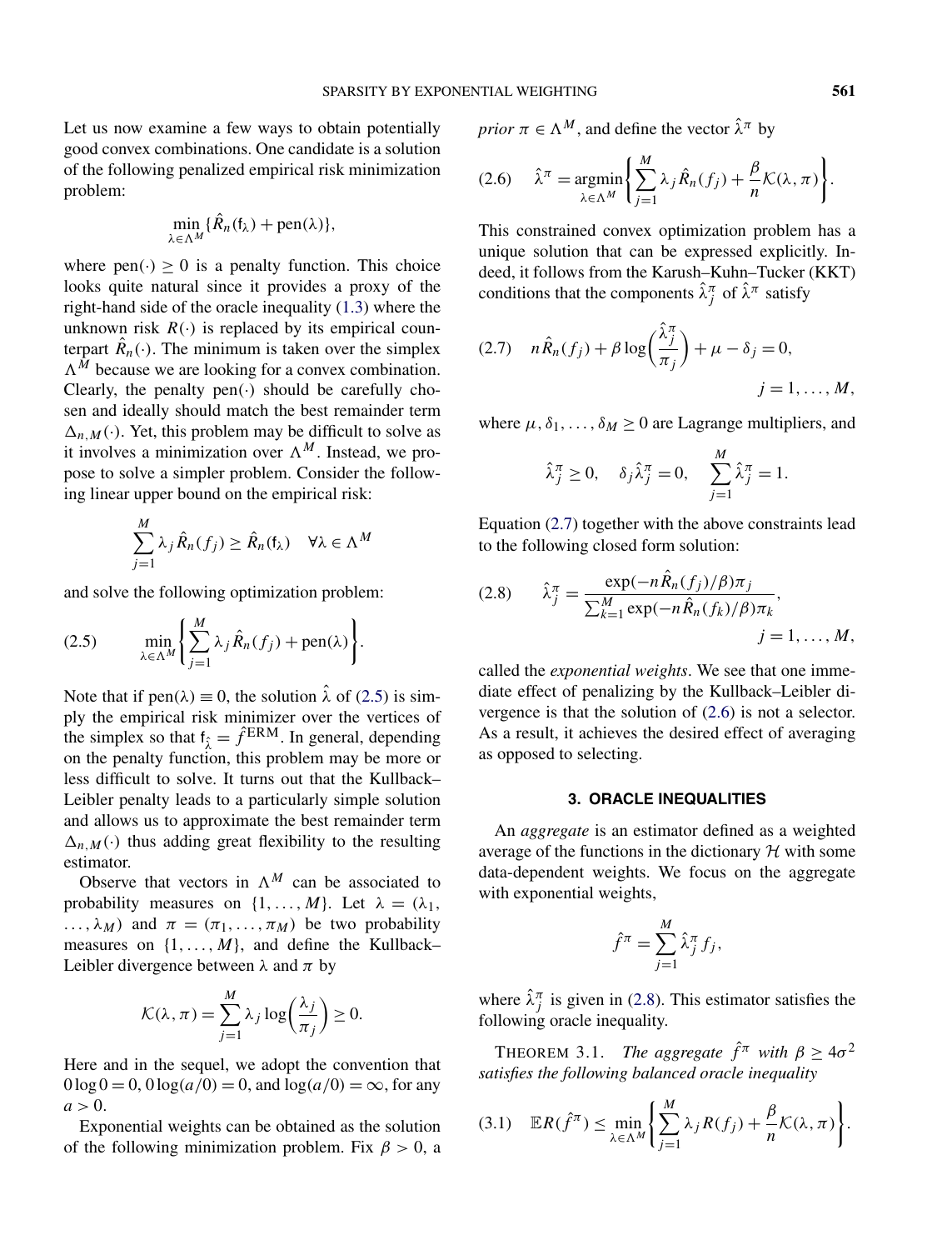<span id="page-4-0"></span>Comparing with [\(2.6\)](#page-3-0) we see that  $\hat{\lambda}^{\pi}$  is the minimizer of the unbiased estimator of the right-hand side of [\(3.1\)](#page-3-0). The proof of Theorem [3.1](#page-3-0) can be found in the papers of Dalalyan and Tsybakov [\(2007, 2008\)](#page-16-0) containing more general results. In particular, they apply to non-Gaussian distributions of errors *ξi* and to exponential weights with a general (not necessarily discrete) probability distribution  $\pi$  on  $\mathbb{R}^M$ . Dalalyan and Tsybakov [\(2007, 2008\)](#page-16-0) show that the corresponding exponentially weighted aggregate  $\hat{f}^{\pi}_{*}$  satisfies the following bound:

$$
(3.2) \quad \mathbb{E}R(\hat{f}_*) \leq \inf_{p} \Biggl\{ \int R(\mathfrak{f}_{\theta}) p(d\theta) + \frac{\beta}{n} \mathcal{K}(p,\pi) \Biggr\},
$$

where the infimum is taken over all probability distributions *p* on  $\mathbb{R}^M$ , and  $\mathcal{K}(p, \pi)$  denotes the Kullback– Leibler divergence between the general probability measures *p* and  $\pi$ . Bound [\(3.1\)](#page-3-0) follows immediately from (3.2) by taking  $p$  and  $\pi$  as discrete distributions.

A useful consequence of [\(3.1\)](#page-3-0) can be obtained by restricting the minimum on the right-hand side to the vertices of the simplex  $\Lambda^M$ . These vertices are precisely the vectors  $e^{(1)}$ ,  $\dots$ ,  $e^{(M)}$  that form the canonical basis of  $\mathbb{R}^M$  so that

$$
\sum_{j=1}^{M} e_j^{(k)} R(f_j) = R(f_k),
$$

where  $e_j^{(k)} = \delta_{jk}$  is the *j* th coordinate of  $e^{(k)}$ , with  $\delta_{jk}$ denoting the Kronecker delta. It yields

$$
(3.3) \quad \mathbb{E}R(\hat{f}^{\pi}) \leq \min_{1 \leq j \leq M} \left\{ R(f_j) + \frac{\beta}{n} \log(\pi_j^{-1}) \right\}.
$$

Taking  $\pi$  to be the uniform distribution on  $\{1, \ldots, M\}$ leads to the following oracle inequality:

$$
(3.4) \qquad \mathbb{E}R(\hat{f}^{\pi}) \leq \min_{1 \leq j \leq M} R(f_j) + \frac{\beta \log M}{n},
$$

that exhibits a remainder term of the optimal order  $(\log M)/n$ .

The role of the distribution  $\pi$  is to put a prior weight on the functions in the dictionary. When there is no preference, the uniform prior is a common choice. However, we will see in Section [5](#page-5-0) that choosing nonuniform weights depending on suitable *sparsity* characteristics can be very useful. Moreover, this methodology can be extended to many cases where one wishes to learn with a prior. It is worth mentioning that while the terminology is reminiscent of a Bayesian setup, this paper deals only with a frequentist setting (the risk is not averaged over the prior).

## **4. AGGREGATION OF ESTIMATORS**

# **4.1 From Aggregation of Functions to Aggregation of Estimators**

Akin to the setting of the previous section, exponential weights were originally introduced to aggregate deterministic functions  $f_i$  from a dictionary. These functions can be chosen in essentially two ways. Either they have good approximation properties such as an (overcomplete) basis of functions or they are constructed as preliminary estimators using a hold-out sample. The latter case corresponds to the problem of *aggregation of estimators* originally described in [Nemirovski](#page-16-0) [\(2000\)](#page-16-0). The idea put forward by [Nemirovski](#page-16-0) [\(2000\)](#page-16-0) is to obtain two independent samples from the initial one by randomization; estimators are constructed from the first sample while the second is used to perform aggregation. To carry out the analysis of the aggregation step, it is enough to work conditionally on the first sample so that the problem reduces to aggregation of deterministic functions. A limitation is that Nemirovski's randomization only applies to Gaussian model with known variance. Nevertheless, this idea of two-step procedures carries over to models with i.i.d. observations where one can do direct sample splitting (see, e.g., [Yang, 2004;](#page-17-0) [Rigollet and Tsybakov, 2007;](#page-17-0) [Lecué, 2007\)](#page-16-0). Thus, in many cases aggregation of estimators can be achieved by reduction to aggregation of functions.

Along with this approach, one can aggregate estimators using the same observations for both estimation and aggregation. While for general estimators this would clearly result in overfitting, the idea proved to be successful for certain types of estimators, first for projection estimators [\(Leung and Barron, 2006\)](#page-16-0) and more recently for a more general class of linear (affine) estimators [\(Dalalyan and Salmon, 2011\)](#page-16-0). Our further analysis will be based on this approach. Clearly, direct sample splitting does not apply to independent samples that are not identically distributed as in the present setup. Indeed, the observations in the first sample no longer have the same distribution as those in the second sample. On the other hand, the approach based on Nemirovski's randomization can be still applied, but it leads to somewhat weaker results involving an additional expectation over a randomization distribution and a bigger remainder term than in our oracle inequalities.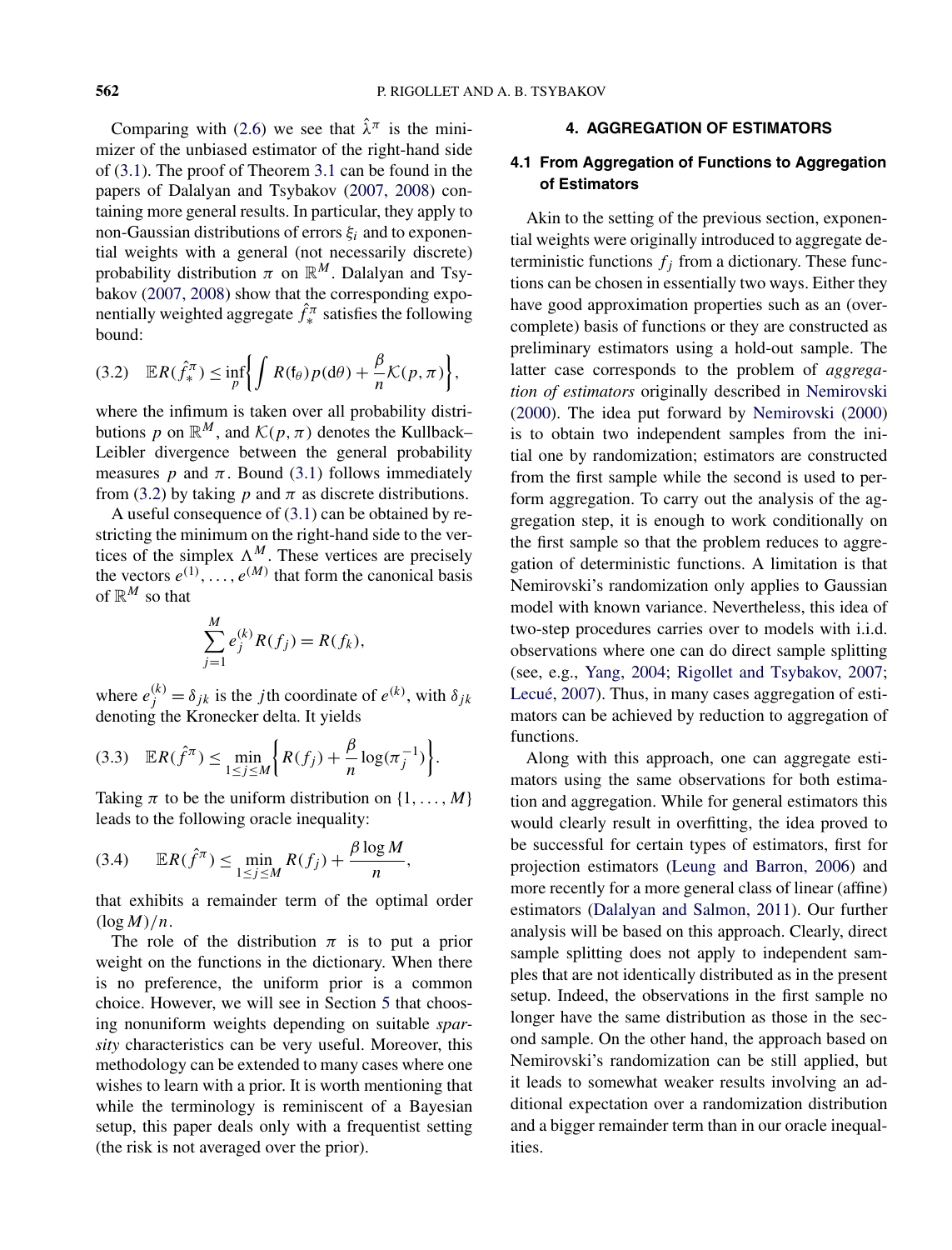## <span id="page-5-0"></span>**4.2 Aggregation of Linear Estimators**

Suppose that we are given a finite family  $\{\hat{f}_1, \ldots, \}$  $\hat{f}_K$ } of linear estimators defined by

$$
(4.1) \qquad \hat{f}_j(x) = \mathbf{Y}^\top a_j(x),
$$

where  $a_j(\cdot)$  are given functions with values in  $\mathbb{R}^n$ . This representation is quite general; for example,  $\hat{f}_j$  can be ordinary least squares, (kernel) ridge regression estimators or diagonal linear filter estimators; see [Kneip](#page-16-0) [\(1994\)](#page-16-0); [Dalalyan and Salmon](#page-16-0) [\(2011\)](#page-16-0) for a longer list of relevant examples. The vector of values  $(\hat{f}_j(x_i), i =$ 1, ..., *n*) equals to  $A_j$ **Y** where  $A_j$  an  $n \times n$  matrix with rows  $a_i(x_i)$ ,  $i = 1, ..., n$ .

Now, we would like to consider mixtures of such estimators rather than mixtures of deterministic functions as in the previous sections. For this purpose, exponential weights have to be slightly modified. Indeed, note that in Section [2,](#page-2-0) the risk of a deterministic function  $f_i$  is simply estimated by the empirical risk  $R_n(f_i)$ , which is plugged into the expression for the weights. Clearly,  $\mathbb{E}\hat{R}_n(f_j) = R(f_j) + \sigma^2$  so that  $\hat{R}_n(f_j)$  is an *unbiased* estimator of the risk  $R(f_j)$  of  $f_j$  up to an additive constant. For a linear estimator  $\hat{f}_j$  defined in (4.1),  $\hat{R}_n(\hat{f}_j) - \sigma^2$  is no longer an unbiased estimator of the risk  $\mathbb{E}R(\hat{f}_j)$ . It is well known that the risk of the linear estimator  $\hat{f}_j$  has the form

$$
\mathbb{E}R(\hat{f}_j) = ||(A_j - \mathbf{I})\eta||^2 + \frac{\sigma^2}{n} \text{Tr}[A_j^\top A_j],
$$

where Tr[*A*] denotes the trace of a matrix *A*, and **I** denotes the  $n \times n$  identity matrix. Moreover, an unbiased estimator of  $\mathbb{E}R(\hat{f}_j)$  is given by a version of Mallows's *Cp*,

(4.2) 
$$
\tilde{R}_n^{\text{unb}}(\hat{f}_j) = ||\mathbf{Y} - \hat{f}_j||^2 + \frac{2\sigma^2}{n} \text{Tr}[A_j] - \sigma^2.
$$

Then, for linear estimators, the exponential weights and the corresponding aggregate are modified as follows:

(4.3)  

$$
\hat{\lambda}_{j}^{\pi} = \frac{\exp(-n\tilde{R}_{n}^{\text{unb}}(\hat{f}_{j})/\beta)\pi_{j}}{\sum_{k=1}^{K}\exp(-n\tilde{R}_{n}^{\text{unb}}(\hat{f}_{k})/\beta)\pi_{k}},
$$

$$
\hat{f}^{\pi} = \sum_{k=1}^{K} \hat{\lambda}_{k}^{\pi} \hat{f}_{k}.
$$

Note that for deterministic  $f_j$ , we naturally define  $\tilde{R}_n^{\text{unb}}(f_j) = \hat{R}_n(f_j) - \sigma^2$ , so that definition (4.3) remains consistent with [\(2.8\)](#page-3-0). With this more general definition of exponential weights, [Dalalyan and](#page-16-0) [Salmon](#page-16-0) [\(2011\)](#page-16-0) prove the following risk bounds for the aggregate  $\hat{f}^{\pi}$ .

THEOREM 4.1. Let  $\{\hat{f}_1, \ldots, \hat{f}_K\}$  be a family of lin*ear estimators defined in* (4.1) *such that the matrices A<sub>j</sub> are symmetric, positive definite and*  $A_jA_k = A_kA_j$ , *for all*  $1 \leq j, k \leq K$ . *Then the exponentially weighted aggregate*  $\hat{f}^{\pi}$  *defined in* (4.3) *with*  $\beta \ge 8\sigma^2$  *satisfies* 

$$
(4.4) \mathbb{E}R(\hat{f}^{\pi}) \le \min_{\lambda \in \Lambda^{K}} \left\{ \sum_{j=1}^{K} \lambda_{j} \mathbb{E}R(\hat{f}_{j}) + \frac{\beta}{n} \mathcal{K}(\lambda, \pi) \right\},
$$
  

$$
(4.5) \mathbb{E}R(\hat{f}^{\pi}) \le \min_{j=1,\dots,K} \left\{ \mathbb{E}R(\hat{f}_{j}) + \frac{\beta}{n} \log(\pi_{j}^{-1}) \right\}.
$$

*If all the*  $A_j$  *are projection matrices*  $(A_j^{\top} = A_j,$  $A_j^2 = A_j$ ), *then the above inequalities hold with*  $\beta$  > 4 $\sigma^2$ .

Here, bound (4.5) follows immediately from (4.4). In the rest of the paper, we mainly use the last part of this theorem concerning projection estimators. The bound (4.5) for this particular case was originally proved in [Leung and Barron](#page-16-0) [\(2006\)](#page-16-0). The result of [Dalalyan and Salmon](#page-16-0) [\(2011\)](#page-16-0) is, in fact, more general than Theorem 4.1 covering nondiscrete priors in the spirit of [\(3.2\)](#page-4-0), and it applies not only to linear, but also to affine estimators  $\hat{f}_j$ .

#### **5. SPARSE ESTIMATION**

The family of projection estimators that we consider in this section is the family of all  $2^M$  least squares estimators, each of which is characterized by its sparsity pattern. We examine properties of these estimators, and show that their mixtures with exponential weights satisfy sparsity oracle inequalities for suitably chosen priors *π*.

#### **5.1 Sparsity Pattern Aggregation**

Assume that we are given a dictionary of functions  $\mathcal{H} = \{f_1, \ldots, f_M\}$ . However, we will not aggregate the elements of the dictionary, but rather the least squares estimators depending on all the  $f_j$ . We denote by **X**, the *n* × *M design matrix* with elements  $\mathbf{X}_{i,j} = f_j(x_i)$ ,  $i = 1, \ldots, n, j = 1, \ldots, M$ .

A *sparsity pattern* is a binary vector  $p \in \mathcal{P}$  :=  ${0, 1}^M$ . The terminology comes from the fact that the coordinates  $p_i$  of such vectors can be interpreted as indicators of presence  $(p_i = 1)$  or absence  $(p_i = 0)$  of a given feature indexed by  $j \in \{1, \ldots, M\}$ . We denote by |p| the number of ones in the sparsity pattern p, and by  $S<sup>p</sup>$  the linear span of canonical basis vectors  $e^{(j)}$ , such that  $p_j = 1$ .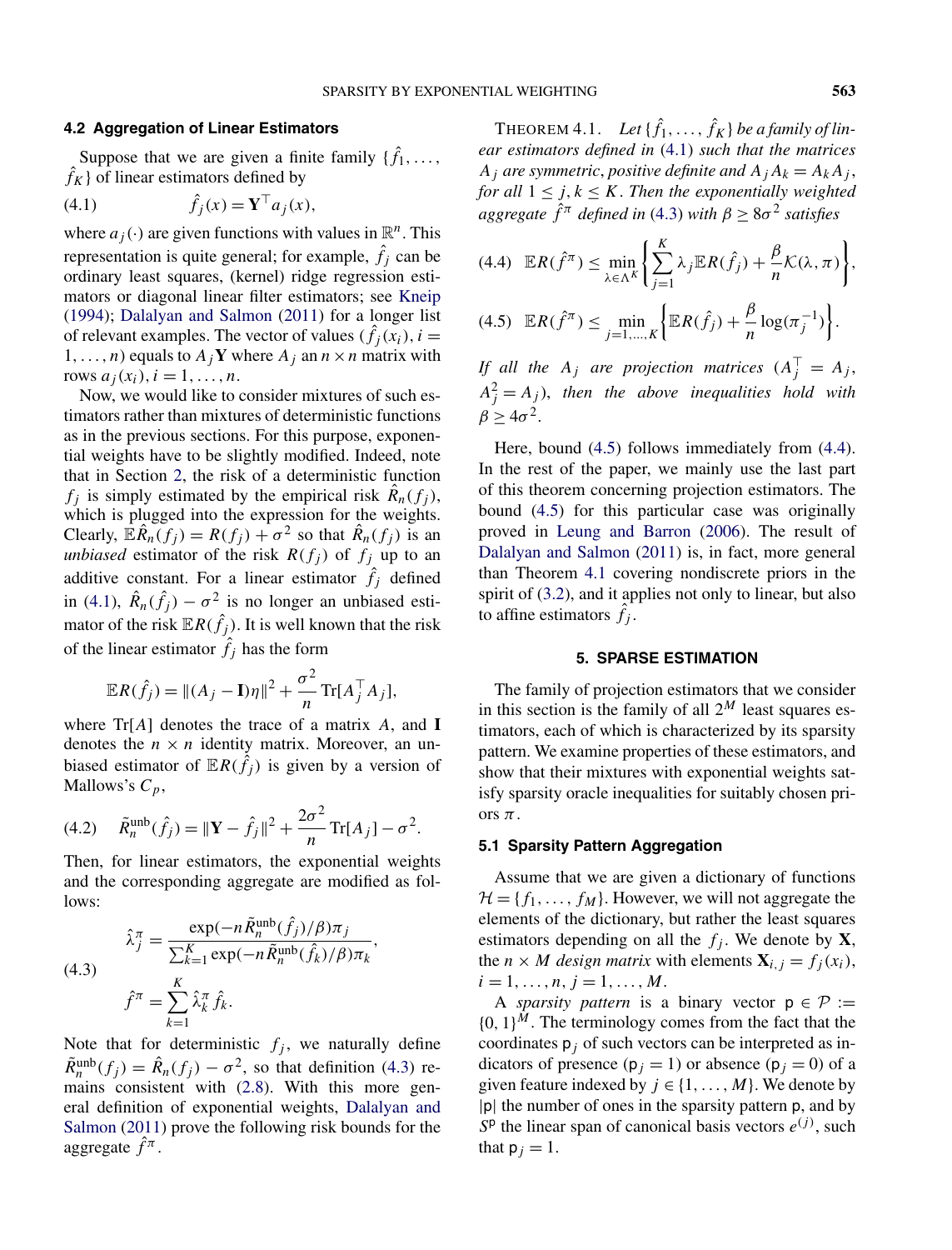<span id="page-6-0"></span>For  $p \in \mathcal{P}$ , let  $\hat{\theta}_p$  be any least squares estimator on  $S^p$ defined by

(5.1) 
$$
\hat{\theta}_{\mathsf{p}} \in \operatorname*{argmin}_{\theta \in S^{\mathsf{p}}} \|\mathbf{Y} - \mathsf{f}_{\theta}\|^2 \quad \text{with } \mathsf{f}_{\theta} = \sum_{j=1}^{M} \theta_j f_j.
$$

The following simple lemma gives an oracle inequality for the least squares estimator. It follows easily from the Pythagorean theorem. Moreover, the random variables *ξ*1*,...,ξn* need not be Gaussian for the result to hold.

LEMMA 5.1. *Fix*  $p \in \mathcal{P}$ . *Then any least squares estimator θ*ˆ <sup>p</sup> *defined in* (5.1) *satisfies*

$$
\mathbb{E} \|\mathbf{f}_{\hat{\theta}_{\mathsf{p}}} - \eta\|^2 = \min_{\theta \in S^{\mathsf{p}}} \|\mathbf{f}_{\theta} - \eta\|^2 + \sigma^2 \frac{d_{\mathsf{p}}}{n}
$$
  

$$
\leq \min_{\theta \in S^{\mathsf{p}}} \|\mathbf{f}_{\theta} - \eta\|^2 + \sigma^2 \frac{|\mathsf{p}|}{n},
$$

*where d*<sup>p</sup> *is the dimension of the linear subspace*  $\{X\theta : \theta \in S^p\}$ .

Clearly, if  $|p|$  is small compared to *n*, the oracle inequality gives a good performance guarantee for the least squares aggregate  $f_{\hat{\theta}_p}$ . Nevertheless, it may be the case that the approximation error min $\theta \in S^p$  ||f $\theta - \eta$ ||<sup>2</sup> is quite large. Hence, we are looking for a sparsity pattern such that  $|p|$  is small and that yields a least squares aggregate with small approximation error. This is clearly a model selection problem, as described in Section [1.](#page-0-0)

Observe that for each sparsity pattern  $p \in \mathcal{P}$ , the function  $f_{\hat{\theta}_p}$  is a projection estimator of the form  $f_{\hat{\theta}_p}$  =  $A_p$ **Y** where the  $n \times n$  matrix  $A_p$  is the projector onto  $\{X\theta : \theta \in S^p\}$  (as above, we identify the functions  $f_j$ ,  $f_{\hat{\theta}_p}$  with the vectors of their values at points  $x_1, \ldots, x_n$  since the risk depends only on these values). Therefore  $Tr[A_{p}] = d_{p}$ . We have seen in the previous section that, to solve the problem of model selection, projection estimators can be aggregated using exponential weights. Thus, instead of selecting the best sparsity pattern, we resort to taking convex combinations leading to what is called *sparsity pattern aggregation*. For any sparsity pattern  $p \in \mathcal{P}$ , define the exponential weights  $\hat{\lambda}_p^{\pi}$  and the *sparsity pattern aggregate*  $\tilde{f}^{\pi}$ , respectively, by

$$
\hat{\lambda}_{\mathsf{p}}^{\pi} = \frac{\exp(-n\tilde{R}_{n}^{\text{unb}}(\mathsf{f}_{\hat{\theta}_{\mathsf{p}}})/\beta)\pi_{\mathsf{p}}}{\sum_{\mathsf{p}' \in \mathcal{P}} \exp(-n\tilde{R}_{n}^{\text{unb}}(\mathsf{f}_{\hat{\theta}_{\mathsf{p}'}})/\beta)\pi_{\mathsf{p}'}},
$$
\n
$$
\tilde{f}^{\pi} = \sum_{\mathsf{p} \in \mathcal{P}} \hat{\lambda}_{\mathsf{p}}^{\pi} \mathsf{f}_{\hat{\theta}_{\mathsf{p}}},
$$

where  $\pi = (\pi_{p})_{p \in \mathcal{P}}$  is a probability distribution (prior) on the set of sparsity patterns  $P$ .

To study the performance of this method, we can now apply the last part of Theorem [4.1](#page-5-0) dealing with projection matrices. Let  $p(\theta) \in \mathcal{P}$  be the sparsity pattern of  $\theta \in \mathbb{R}^M$ , that is, a vector with components  $p_j(\theta) = 1$  if  $\theta_j \neq 0$ , and  $p_j(\theta) = 0$  otherwise. Note that  $|\mathbf{p}(\theta)|=|\theta|_0$ . Combining [\(4.5\)](#page-5-0) and Lemma 5.1 and the fact that  $\{\theta : p(\theta) = p\} \subset S^p$ , we get that for  $\beta \ge 4\sigma^2$ 

$$
\mathbb{E}R(\tilde{f}^{\pi}) \le \min_{\mathsf{p}\in\mathcal{P}} \Big\{ \mathbb{E}R(\mathsf{f}_{\hat{\theta}_{\mathsf{p}}}) + \frac{\beta}{n}\log(\pi_{\mathsf{p}}^{-1}) \Big\}
$$
  
\n
$$
\le \min_{\mathsf{p}\in\mathcal{P}} \Big\{ \min_{\theta \in \mathsf{p}(\theta)=\mathsf{p}} \|\mathsf{f}_{\theta} - \eta\|^2 + \sigma^2 \frac{|\mathsf{p}|}{n} + \frac{\beta}{n}\log(\pi_{\mathsf{p}}^{-1}) \Big\}
$$
  
\n(5.3)  
\n
$$
= \min_{\theta \in \mathbb{R}^M} \Big\{ \|\mathsf{f}_{\theta} - \eta\|^2 + \sigma^2 \frac{|\theta|_0}{n} + \frac{\beta}{n}\log(\pi_{\mathsf{p}(\theta)}^{-1}) \Big\},
$$

where we have used that  $\min_{\theta \in \mathbb{R}^M}$  can be represented as  $\min_{p \in \mathcal{P}} \min_{\theta : p(\theta) = p}$ .

The remainder term in the balanced oracle inequality (5.3) depends on the choice of the prior  $\pi$ . Several choices can be considered depending on the information that we have about the oracle, that is, about a potentially good candidate  $\theta$  that we would like to mimic. For example, we can assume that there exists a good  $\theta$  that is coordinatewise sparse, group sparse or even that  $\theta$  is piecewise constant. While this approach to structure the prior knowledge seems to fit in a Bayesian framework, we only pursue a frequentist setup. Indeed, our risk measure is not averaged over a prior. Such priors on good candidates for estimation are often used in a non-Bayesian framework. For example, in nonparametric estimation, it is usually assumed that a good candidate function is smooth. Without such assumptions, one may face difficulties in performing meaningful theoretical analysis.

## **5.2 Sparsity Priors**

5.2.1 *Coordinatewise sparsity*. This is the basic and most commonly used form of sparsity. The prior *π* should favor vectors *θ* that have a small number of nonzero coordinates. Several priors have been suggested for this purpose; cf. [Leung and Barron](#page-16-0) [\(2006\)](#page-16-0); [Giraud](#page-16-0) [\(2007\)](#page-16-0); [Rigollet and Tsybakov](#page-17-0) [\(2011\)](#page-17-0); [Alquier](#page-16-0) [and Lounici](#page-16-0) [\(2011\)](#page-16-0). We consider here yet another prior, close to that of [Giraud](#page-16-0) [\(2007\)](#page-16-0). The main difference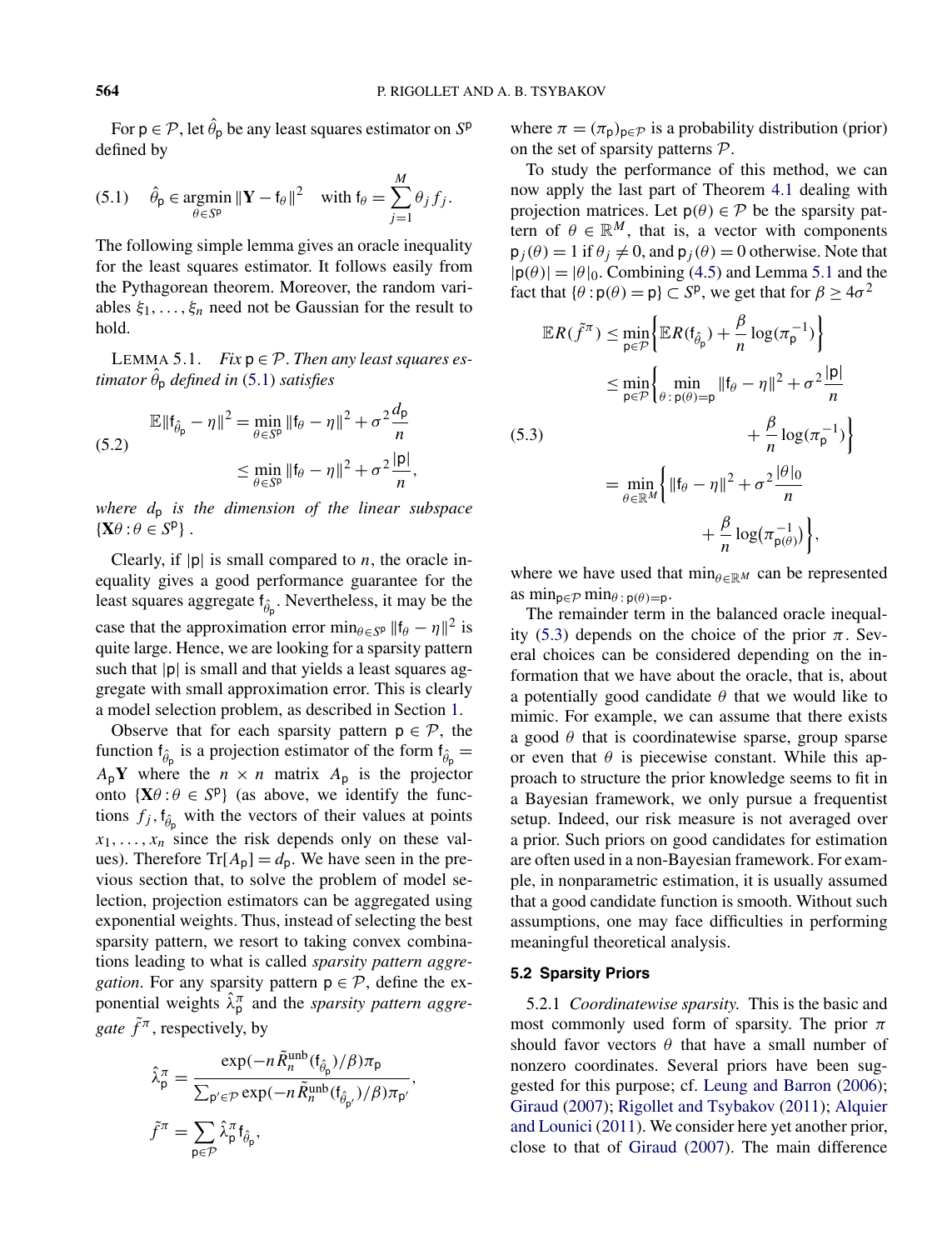<span id="page-7-0"></span>is that the prior  $\pi^C$  below exponentially downweights sparsity patterns with large |p|, whereas the prior in [Giraud](#page-16-0) [\(2008\)](#page-16-0) downweights such patterns polynomially. Define

$$
\pi_{\mathsf{p}}^{\mathsf{C}} = \left[ \binom{M}{|\mathsf{p}|} e^{|\mathsf{p}|} H_M \right]^{-1}, \quad H_M = \sum_{k=0}^{M} e^{-k} \leq \frac{e}{e-1}.
$$

It can be easily seen that  $\sum_{p \in \mathcal{P}} \pi_p^C = 1$  so that  $\pi^C =$  $(\pi_{p}^{C}, p \in \mathcal{P})$  is a probability measure on  $\mathcal{P}$ . Note that

$$
\log[(\pi_{\mathsf{p}}^{\mathsf{C}})^{-1}] = \log \binom{M}{|\mathsf{p}|} + |\mathsf{p}| + \log(H_M)
$$
  
(5.4)  

$$
\leq 2|\mathsf{p}| \log \left(\frac{eM}{|\mathsf{p}|}\right) + \frac{1}{2},
$$

where we have used the inequality  $\binom{M}{|\mathsf{p}|} \leq \left(\frac{eM}{|\mathsf{p}|}\right)^{|\mathsf{p}|}$  for  $|p| \neq 0$  and the convention  $0 \log(\infty) = 0$  for  $|p| = 0$ . Define the sparsity pattern aggregate

(5.5) 
$$
\tilde{f}^{\mathbf{C}} = \sum_{\mathbf{p} \in \mathcal{P}} \hat{\lambda}_{\mathbf{p}}^{\pi} {}^{\mathbf{C}} \mathbf{f}_{\hat{\theta}_{\mathbf{p}}},
$$

where  $\lambda_p^{\pi^{\mathbf{C}}}$  is the exponential weight given in [\(4.3\)](#page-5-0), and  $\hat{\theta}_p$  is the least squares estimator [\(5.1\)](#page-6-0).

Plugging (5.4) into [\(5.3\)](#page-6-0) with  $\pi = \pi^C$  and  $\beta = 4\sigma^2$ yields the following sparsity oracle inequality:

(5.6)  
\n
$$
\mathbb{E}R(\tilde{f}^{\mathbf{C}}) \leq \inf_{\theta \in \mathbb{R}^{M}} \left\{ \Vert \mathbf{f}_{\theta} - \eta \Vert^{2} + \frac{9\sigma^{2}}{n} |\theta|_{0} \log \left( \frac{eM}{|\theta|_{0}} \right) + \frac{2\sigma^{2}}{n} \right\}.
$$

It is important to note that (5.6) is valid under *no assumption in the dictionary*. This is in contrast to the Lasso and assimilated penalized procedures that are known to have similar properties only under strong conditions on **X**, such as restricted isometry or restricted eigenvalue conditions (see, e.g., [Candes and](#page-16-0) [Tao, 2007;](#page-16-0) [Bickel, Ritov and Tsybakov, 2009;](#page-16-0) [Koltchinskii, Lounici and Tsybakov, 2011\)](#page-16-0).

Another choice for  $\pi$  in the framework of coordinatewise sparsity can be found in [Rigollet and Tsy](#page-17-0)[bakov](#page-17-0) [\(2011\)](#page-17-0) and yields the *exponential screening* estimator. The exponential screening aggregate satisfies an improved version of the above sparsity oracle inequality with  $|\theta|_0$  replaced by min( $|\theta|_0$ , R) where R is the rank of the design matrix **X**. In particular, if the rank *R* is small, the exponential screening aggregate adapts to it. Moreover, it is shown in [Rigollet and Tsybakov](#page-17-0) [\(2011\)](#page-17-0) that the remainder term of the oracle inequality is optimal in a minimax sense.

5.2.2 *Fused sparsity*. When there exists a natural order among the functions  $f_1, \ldots, f_M$  in the dictionary, it may be appropriate to assume that there exists a "piecewise constant"  $\theta \in \mathbb{R}^M$ , that is,  $\theta$  with components taking only a small number of values, such that f*<sup>θ</sup>* has good approximation properties. This property often referred to as *fused sparsity* has been exploited in the image denoising literature for two decades, originating with the classical paper by [Rudin, Osher and Fatemi](#page-17-0) [\(1992\)](#page-17-0). The *fused Lasso* was introduced in [Tibshirani](#page-17-0) [et al.](#page-17-0) [\(2005\)](#page-17-0) to deal with the same problem in one dimension instead of two. Here we suggest another method that takes advantage of fused sparsity using the idea of mixing with exponential weights. Its theoretical advantages are demonstrated by the sparsity oracle inequality in Corollary [5.1](#page-8-0) below.

At first sight, this problem appears to be different from the one considered above since a good  $\theta \in \mathbb{R}^M$ need not be sparse. Yet, the fused sparsity assumption on  $\theta$  can be reformulated into a coordinatewise sparsity assumption. Indeed, let *D* be the  $M \times M$  matrix defined by the relations  $(D\theta)_1 = \theta_1$  and  $(D\theta)_j = \theta_j - \theta_{j-1}$ for  $j = 2, ..., M$ , where  $(D\theta)_j$  is the *j*th component of *Dθ*. We will call *D* the "first differences" matrix. Then  $\theta$  is fused sparse if  $|D\theta|_0$  is small.

We now consider a more general setting with an arbitrary invertible matrix *D*, again declaring  $\theta$  to be fused sparse if  $|D\theta|_0$  is small. Possible definitions of *D* can be based on higher order differences or combinations of differences of several orders accounting for other types of sparsity. For each sparsity pattern  $p \in \mathcal{P}$ , we define the least squares estimator

(5.7) 
$$
\hat{\theta}_{\mathsf{p}}^D \in \operatorname*{argmin}_{\theta \in \mathbb{R}^M \colon D\theta \in S^{\mathsf{p}}} \|\mathbf{Y} - \mathsf{f}_{\theta}\|^2.
$$

The corresponding estimator  $f_{\hat{\theta}^D}$  (as previously, without loss of generality we consider  $f_{\hat{\theta}^D_p}$  as an *n*-vector) takes the form  $f_{\hat{\theta}^D_{p}} = A_p^D Y$  where  $A_p^D$  is the projector onto the linear space  $\mathcal{L}_{p} = {\mathbf{X}}\theta : \theta \in \mathbb{R}^{M}, D\theta \in S^{p}$ . In particular,  $Tr[A_p^D] = \dim(\mathcal{L}_p)$ , where  $\dim(\mathcal{L}_p)$  is the dimension of  $\mathcal{L}_{p}$ . Moreover, it is straightforward to obtain the following result, analogous to Lemma [5.1.](#page-6-0)

LEMMA 5.2. *Fix*  $p \in \mathcal{P}$ , *and let D be an invertible matrix*. *Then any least squares estimator θ*ˆ*<sup>D</sup>* <sup>p</sup> *defined in* (5.7) *satisfies*

$$
\mathbb{E} \|\mathbf{f}_{\hat{\theta}_{\mathsf{p}}^{D}} - \eta\|^{2} = \min_{\substack{\theta \in \mathbb{R}^{M}: \\ D\theta \in S^{p}}}} \|\mathbf{f}_{\theta} - \eta\|^{2} + \sigma^{2} \frac{\dim(\mathcal{L}_{\mathsf{p}})}{n}
$$
\n
$$
\leq \min_{\substack{\theta \in \mathbb{R}^{M}: \\ D\theta \in S^{p}}} \|\mathbf{f}_{\theta} - \eta\|^{2} + \sigma^{2} \frac{|\mathsf{p}|}{n}.
$$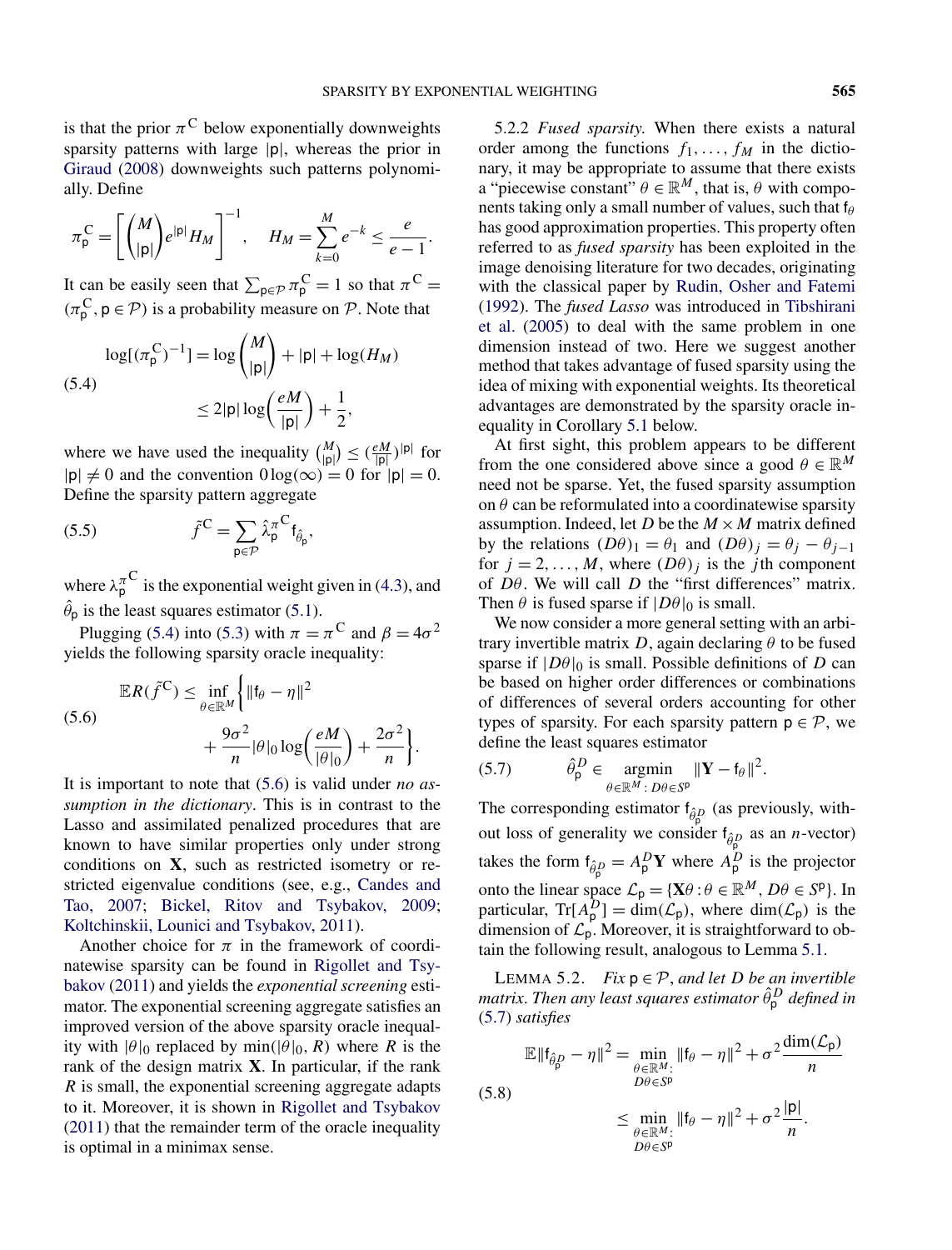<span id="page-8-0"></span>We are therefore in a position to apply the results from Section [4.](#page-4-0) For example, if p is sparse, and *D* is the "first differences" matrix, the least squares estimator  $\hat{\theta}^D_{\mathsf{p}}$  is piecewise constant with a small number  $|\mathsf{p}|$  of jumps.

Now, since the problem has been reduced to coordinatewise sparsity, we can choose the prior  $\pi$ <sup>C</sup> to favor vectors  $\theta \in \mathbb{R}^M$  that are piecewise constant with a small number of jumps. Define the fused sparsity pattern aggregate  $\tilde{f}^{\vec{F}}$  by

(5.9) 
$$
\tilde{f}^{\mathrm{F}} = \sum_{\mathrm{p} \in \mathcal{P}} \hat{\lambda}_{\mathrm{p}}^{\pi} \mathbf{f}_{\hat{\theta}_{\mathrm{p}}^D},
$$

 $ER(\tilde{f}^{\text{F}})$ 

where  $\hat{\lambda}_p^{\pi C}$  is the exponential weight defined in [\(4.3\)](#page-5-0), and  $\hat{\theta}^D_{\mathsf{p}}$  is the least squares estimator defined in [\(5.7\)](#page-7-0). Note that we can combine [\(4.5\)](#page-5-0) with Lemma [5.2](#page-7-0) in the same way as in [\(5.3\)](#page-6-0) with the only difference that we use now the relation  $\min_{p \in \mathcal{P}} \min_{\theta : p(D\theta) = p}(\cdot) =$  $\min_{\theta : D\theta \in \mathbb{R}^M} (\cdot) = \min_{\theta \in \mathbb{R}^M} (\cdot)$ . This and [\(5.4\)](#page-7-0) imply the following bound.

COROLLARY 5.1. *Let D be an invertible matrix*. *The fused sparsity pattern aggregate*  $\tilde{f}^F$  *defined in* (5.9) *with*  $\beta = 4\sigma^2$  *satisfies* 

$$
(5.10) \quad \leq \inf_{\theta \in \mathbb{R}^M} \left\{ \| \mathbf{f}_{\theta} - \eta \|^2 \right. \\ \quad + \frac{9\sigma^2}{n} |D\theta|_0 \log \left( \frac{eM}{|D\theta|_0} \right) + \frac{2\sigma^2}{n} \right\}.
$$

To our knowledge, analogous bounds for fused Lasso are not available. Furthermore, Corollary 5.1 holds under no assumption on the matrix **X**, which cannot be the case for the Lasso type methods. Let us also emphasize that Corollary 5.1 is valid for any invertible matrix *D*, and not only for the standard "first differences" matrix *D* defined above.

5.2.3 *Group sparsity*. Since recently, estimation under group sparsity has been intensively discussed in the literature. Starting from [Yuan and Lin](#page-17-0) [\(2006\)](#page-17-0), several estimators have been studied, essentially the Group Lasso and some related penalized techniques. Theoretical properties of the Group Lasso are treated in some generality by [Huang and Zhang](#page-16-0) [\(2010\)](#page-16-0) and [Lounici](#page-16-0) [et al.](#page-16-0) [\(2011\)](#page-16-0) where one can find further references. Here we show that one can deal with group sparsity using exponentially weighted aggregates. The new estimator that we propose presents some theoretical advantages as compared to the Group Lasso type methods.

Let  $B_1, \ldots, B_K$  be given subsets of  $\{1, \ldots, M\}$ called the groups. We impose no restriction on  $B_i$ 's; for example, they need not form a partition of {1*,...,M*} and can overlap. In this section, we consider  $\theta \in \mathbb{R}^M$ such that  $\text{supp}(\theta) \subseteq B \triangleq \bigcup_{k=1}^{K} B_k$  where  $\text{supp}(\theta)$  is the support of  $\theta$ . For any such  $\theta$ , we denote by  $J(\theta)$ the subset of  $\{1, \ldots, K\}$  of smallest cardinality among all *J* satisfying supp $(\theta) \subseteq B_J \triangleq \bigcup_{k \in J} B_k$ . We assume without loss of generality that  $J(\theta)$  is unique. (If there are several *J* of same cardinality satisfying this property, we define  $J(\theta)$  as the smallest among them with respect to some partial ordering of the subsets of {1*,...,K*}.) Set

$$
g(\theta) = |J(\theta)|
$$
,  $B(\theta) = \bigcup_{k \in J(\theta)} B_k$ .

The group sparsity setup assumes that there exists  $\theta \in$  $\mathbb{R}^M$  such that  $||\mathbf{f}_{\theta} - \eta||^2$  is small and that  $\theta$  is supported by a small number of groups, that is, that  $g(\theta) \ll K$ .

Let now *J* be a subset  $\{1, \ldots, K\}$ . Denote by  $p^{J}$  the sparsity pattern with coordinates defined by

$$
\mathsf{p}_j^J = \begin{cases} 1, & \text{if } j \in B_J, \\ 0, & \text{otherwise,} \end{cases}
$$

for  $j = 1, \ldots, M$ . Consider the set of all such sparsity patterns:

$$
\mathcal{P}_G = \{p^J, J \subseteq \{1, \ldots, K\}\}.
$$

To each sparsity pattern  $p^J \in \mathcal{P}_G$  we assign a least squares estimator  $\hat{\theta}_{p^J}$ , cf. [\(5.1\)](#page-6-0), constrained to having null coordinates outside of  $B_J = \bigcup_{k \in J} B_k$ .

Define the following prior on  $P_G$ :

$$
\pi_{p^J}^G = \left[ \left( \begin{array}{c} K \\ |J| \end{array} \right) e^{|J|} H_K \right]^{-1}, \quad J \subseteq \{1, \ldots, K\}.
$$

This prior enforces group sparsity by favoring the small number of groups  $|J|$ . As in [\(5.4\)](#page-7-0), we obtain

$$
(5.11) \quad \log[(\pi_{p^{J}}^{G})^{-1}] \le 2|J| \log\left(\frac{eK}{|J|}\right) + \frac{1}{2}.
$$

We introduce now the sparsity pattern aggregate

(5.12) 
$$
\tilde{f}^{\mathbf{G}} = \sum_{\mathbf{p} \in \mathcal{P}_{\mathbf{G}}} \hat{\lambda}_{\mathbf{p}}^{\pi^{\mathbf{G}}} \mathbf{f}_{\hat{\theta}_{\mathbf{p}}},
$$

where  $\lambda_p^{\pi^G}$  is the exponential weight defined in [\(4.3\)](#page-5-0) and  $\hat{\theta}_p$  is the least squares estimator defined in [\(5.1\)](#page-6-0).

For any  $p = p^J \in \mathcal{P}_G$ , we have  $V_J \triangleq {\theta : \text{supp}(\theta) \subseteq \Theta}$ *B*,  $J(\theta) = J$ }  $\subseteq$  *S*<sup>p</sup>. Arguing as in [\(5.3\)](#page-6-0) with  $P_G$  instead of P, setting  $\pi = \pi^G$  and using (5.11) we obtain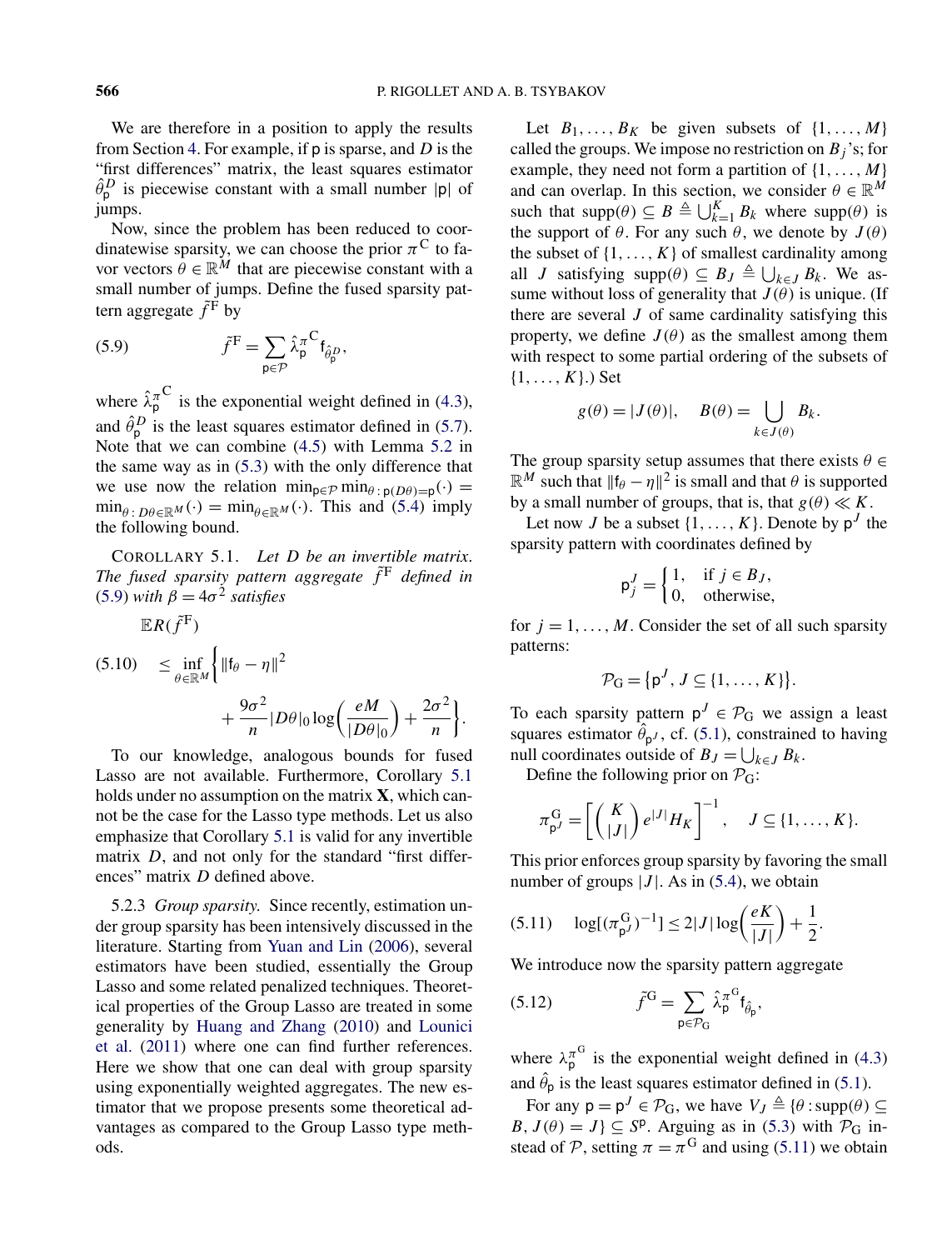<span id="page-9-0"></span>that, for  $\beta \ge 4\sigma^2$ ,

$$
\mathbb{E}R(\tilde{f}^{G})
$$
\n
$$
\leq \min_{p \in \mathcal{P}_{G}} \left\{ \min_{\theta \in S^{p}} \|f_{\theta} - \eta\|^{2} + \sigma^{2} \frac{|p|}{n} + \frac{\beta}{n} \log((\pi_{p}^{G})^{-1}) \right\}
$$
\n
$$
\leq \min_{J \subseteq \{1, ..., K\}} \left\{ \min_{\theta \in V_{J}} \|f_{\theta} - \eta\|^{2} + \sigma^{2} \frac{|B_{J}|}{n} + \frac{\beta}{n} \log((\pi_{p}^{G})^{-1}) \right\}
$$
\n
$$
\leq \min_{J \subseteq \{1, ..., K\}} \min_{\theta \in V_{J}} \left\{ \|f_{\theta} - \eta\|^{2} + \sigma^{2} \frac{|B(\theta)|}{n} + \frac{2\beta}{n} g(\theta) \log \left(\frac{eK}{g(\theta)}\right) + \frac{\beta}{2n} \right\}.
$$

This leads to the following oracle inequality.

COROLLARY 5.2. *The group sparsity pattern aggregate*  $\tilde{f}^G$  *defined in* [\(5.12\)](#page-8-0) *with*  $\beta = 4\sigma^2$  *satisfies* 

$$
\mathbb{E}R(\tilde{f}^{G}) \leq \inf_{\substack{\theta \in \mathbb{R}^{M}: \\ \text{supp}(\theta) \subseteq B}} \left\{ \left\| \mathfrak{f}_{\theta} - \eta \right\|^{2} + \sigma^{2} \frac{|B(\theta)| + 2}{n} + \frac{8\sigma^{2}}{n} g(\theta) \log \left( \frac{eK}{g(\theta)} \right) \right\}.
$$

We see from Corollary 5.2 that if there exists an ideal "oracle"  $\theta$  in  $\mathbb{R}^M$ , such that the approximation error  $||f_{\theta} - \eta||^2$  is small, and  $\theta$  is sparse in the sense that it is supported by a small number of groups, then the sparsity pattern aggregate  $\tilde{f}^G$  mimics the risk of this oracle.

A remarkable fact is that Corollary 5.2 holds for arbitrary choice of groups  $B_j$ . They can overlap and not necessarily cover the whole set {1*,...,M*}.

To illustrate the power of the oracle inequality (5.13), we consider the multi-task learning setup as in [Lounici](#page-16-0) [et al.](#page-16-0) [\(2011\)](#page-16-0). Namely, assume that all the groups *Bj* are of the same size *T* and form a partition of  $\{1, \ldots, M\}$ , so that  $M = KT$ . We restrict our analysis to the class  $\mathcal{F}_s$  of regression functions  $\eta$  such that  $\eta = f_\theta$  for some  $\theta$  satisfying  $g(\theta) \leq s$  where  $s \leq K$  is a given integer. Then  $|B(\theta)| \leq sT$ . Combining these remarks with (5.13) and with the fact that the function  $x \mapsto x \log(\frac{eK}{x})$  is increasing, we find that, uniformly over  $\eta \in \mathcal{F}_s$ ,

$$
(5.14) \quad \mathbb{E}R(\tilde{f}^{G}) \leq \frac{\sigma^{2}s}{n}\left(T + 8\log\left(\frac{eK}{s}\right) + \frac{2}{s}\right).
$$

On the other hand, a minimax lower bound on the same class  $\mathcal{F}_s$  is available in [Lounici et al.](#page-16-0) [\(2011\)](#page-16-0). It has exactly the form of the right-hand side of (5.14); cf. equation (6.2) in [Lounici et al.](#page-16-0) [\(2011\)](#page-16-0). This immediately implies that (i) the lower bound of [Lounici et al.](#page-16-0) [\(2011\)](#page-16-0) is tight so that  $\frac{s}{n}(T + \log(\frac{K}{s}))$  is the optimal rate of convergence on  $\mathcal{F}_s$ , and (ii) the estimator  $\tilde{f}^G$  is rate optimal. To our knowledge, this gives the first example of rate optimal estimator under group sparsity. The upper bounds for the Group Lasso estimators in [Huang](#page-16-0) [and Zhang](#page-16-0) [\(2010\)](#page-16-0) and [Lounici et al.](#page-16-0) [\(2011\)](#page-16-0) as well as in the earlier papers cited therein depart from this optimal rate at least by a logarithmic factor. Furthermore, they are obtained under strong assumptions on the dictionary such as restricted isometry or restricted eigenvalue type conditions, while (5.14) is valid under no assumption on the dictionary.

#### **6. RELATED PROBLEMS**

In this paper, we have considered only the Gaussian regression model with fixed design and known variance of the noise. This is a basic setup where the sharpest results, expressed in terms of sparsity oracle inequalities, are now available for exponentially weighted (EW) procedures both in aggregation and sparsity scenarios. Similar but somewhat weaker properties are obtained for exponential weighting in several other models.

*Models with i.i.d. observations*. Some EW aggregates achieve sparsity oracle inequalities in regression model with random design [\(Dalalyan and Tsybakov,](#page-16-0) [2012;](#page-16-0) [Alquier and Lounici, 2011;](#page-16-0) [Gerchinovitz, 2011\)](#page-16-0) as well as in density estimation and classification problems [\(Dalalyan and Tsybakov, 2012\)](#page-16-0). However, the results differ in several aspects from those of the present paper. First, they do not use aggregation of estimators, but rather EW procedures driven by continuous priors [\(Dalalyan and Tsybakov, 2012;](#page-16-0) [Gerchinovitz,](#page-16-0) [2011\)](#page-16-0), or by priors with both discrete and continuous components [\(Alquier and Lounici, 2011\)](#page-16-0). The developments in [Dalalyan and Tsybakov](#page-16-0) [\(2012\)](#page-16-0); [Alquier](#page-16-0) [and Lounici](#page-16-0) [\(2011\)](#page-16-0); [Gerchinovitz](#page-16-0) [\(2011\)](#page-16-0) start from the general oracle inequalities similar to [\(3.2\)](#page-4-0), which are sometimes called PAC-bounds; cf. recent overview in [Catoni](#page-16-0) [\(2007\)](#page-16-0). Sparsity oracle inequalities are then derived from PAC-bounds. However, as opposed to [\(5.6\)](#page-7-0), they involve not only  $|\theta|_0$  but also the  $\ell_1$ -norm of  $\theta$ . The estimators in [Dalalyan and Tsybakov](#page-16-0) [\(2012\)](#page-16-0); [Gerchinovitz](#page-16-0) [\(2011\)](#page-16-0) are defined as an average of exponentially weighted aggregates over the sample sizes from 1 to *n*. This is related to earlier work on mirror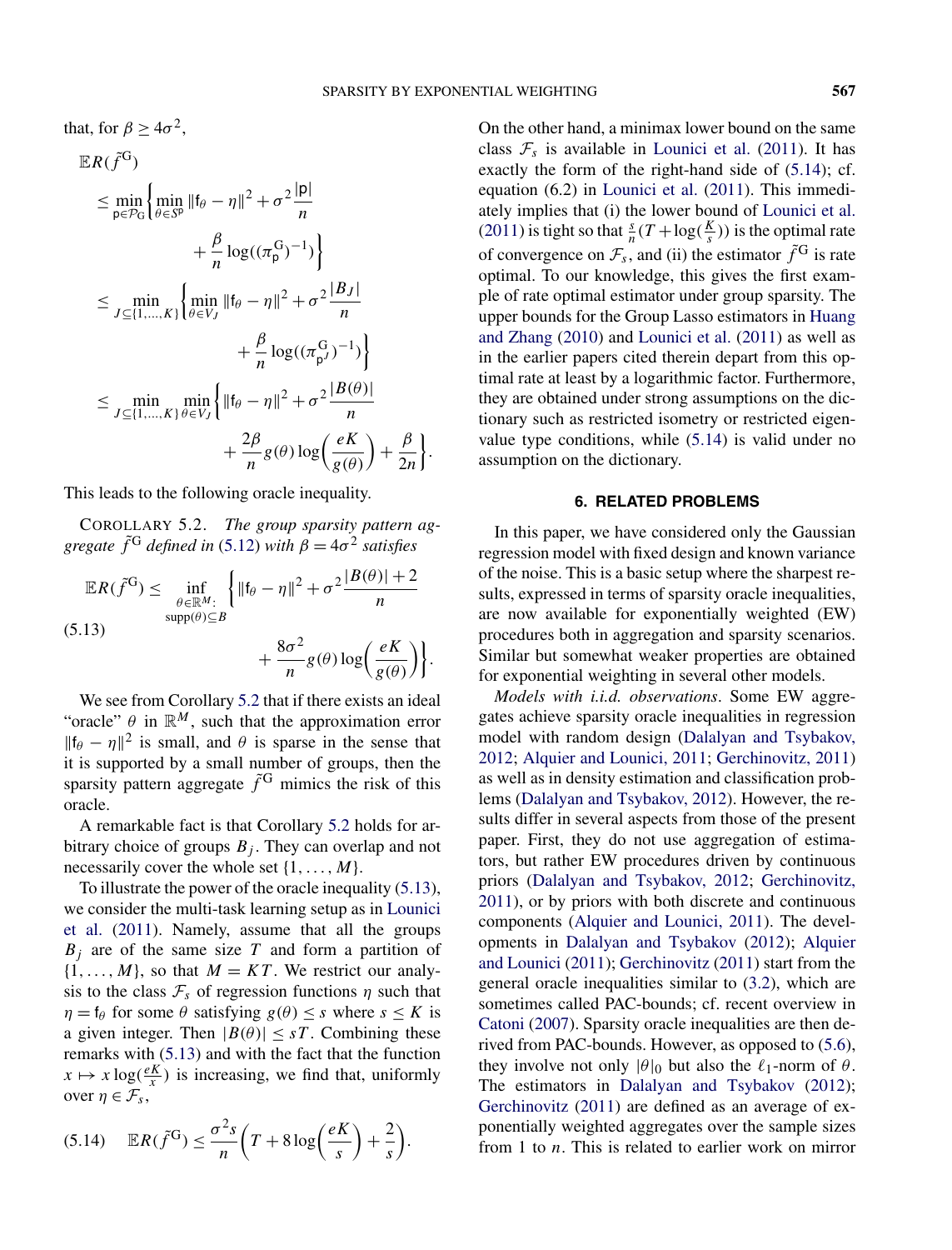averaging; cf. [Juditsky et al.](#page-16-0) [\(2005\)](#page-16-0); [Juditsky, Rigol](#page-16-0)[let and Tsybakov](#page-16-0) [\(2008\)](#page-16-0), which in turn, is inspired by the concept of mirror descent in optimization due to Nemirovski. Finally, the computational algorithms are also quite different from those that we describe in the next section. For example, under continuous sparsity priors, one of the suggestions is to use Langevin Monte-Carlo; cf. Dalalyan and Tsybakov [\(2012, 2012\)](#page-16-0).

*Unknown variance of the noise, non-Gaussian noise*. Modifications of EW procedures and of the corresponding oracle inequalities for the case of unknown variance  $\sigma^2$  are discussed in [Giraud](#page-16-0) [\(2007\)](#page-16-0); [Gerchinovitz](#page-16-0) [\(2011\)](#page-16-0). Moreover, the results can be extended to regression with non-Gaussian noise under deterministic or random design [\(Dalalyan and Tsy](#page-16-0)[bakov, 2007;](#page-16-0) [Dalalyan and Tsybakov, 2008;](#page-16-0) [Dalalyan](#page-16-0) [and Tsybakov, 2012;](#page-16-0) [Gerchinovitz, 2011\)](#page-16-0). In particular, [Gerchinovitz, 2011](#page-16-0) uses a version of the EW estimator with data-driven truncation to cover a rather general noise structure. The estimator satisfies a balanced oracle inequality but not a sparsity oracle inequality as defined here, since along with  $|\theta|_0$ , it involves other characteristics of *θ* and of the target function *η*.

#### **7. NUMERICAL IMPLEMENTATION**

All the sparsity pattern aggregates defined in the previous section are of the form f*<sup>θ</sup>* exp , where

(7.1) 
$$
\theta^{\exp} = \sum_{\mathbf{p} \in \mathcal{G}} \hat{\lambda}_{\mathbf{p}}^{\pi} \bar{\theta}_{\mathbf{p}}
$$

for some  $\mathcal{G} \subset \mathcal{P}$ ,  $\lambda_p^{\pi}$  is the exponential weight defined in [\(4.3\)](#page-5-0), and  $\bar{\theta}_p$  is either  $\hat{\theta}_p$  defined in [\(5.1\)](#page-6-0) or  $\hat{\theta}_p^D$  defined in [\(5.7\)](#page-7-0).

From (7.1), it is clear that one needs to add up with some weights  $2^M$  (or  $2^K$  in the case of group sparsity with *K* groups) least squares estimators to compute  $\theta^{\text{exp}}$  *exactly*. In many applications this number is prohibitively large. However, most of the terms in the sum receive an exponentially low weight with the choices of  $\pi$  that we have described. We resort to a numerical approximation that exploits this fact.

Note that  $\theta^{\text{exp}}$  is obtained as the expectation of the random variable  $\hat{\theta}_P$  or  $\hat{\theta}_P^D$  where P is a random variable taking values in P with probability distribution *ν* given by

$$
\nu_{\rm p} = \frac{\exp(-n\tilde{R}_n^{\rm unb}(\mathfrak{f}_{\bar{\theta}_{\rm p}})/\beta)\pi_{\rm p}}{\sum_{\rm p' \in \mathcal{G}}\exp(-n\tilde{R}_n^{\rm unb}(\mathfrak{f}_{\bar{\theta}_{\rm p'}})/\beta)\pi_{\rm p'}}, \quad {\rm p} \in \mathcal{G} \subset \mathcal{P}.
$$

This Gibbs-type distribution can be expressed as the stationary distribution of the Markov chain generated Fix  $p_0 = 0 \in \mathbb{R}^M$ . For any  $t \ge 0$ , given  $p_t \in \mathcal{G}$ : (1) Generate a random variable  $Q_t$  with distribution  $q(\cdot|\mathsf{p}_t)$ . (2) Generate a random variable  $P_{t+1} = \begin{cases} Q_t, & \text{with probability } r(p_t, Q_t), \\ p, & \text{with probability } 1 - r(p) \end{cases}$  $p_t$ , with probability  $1 - r(p_t, Q_t)$ , where  $r(p, q) = min\left(\frac{v_q}{q}\right)$  $\frac{\nu_{\mathsf{q}}}{\nu_{\mathsf{p}}}, 1$ . (3) Compute the least squares estimator  $\bar{\theta}_{P_{t+1}}$ .

FIG. 1. *The Metropolis–Hastings algorithm on the M-hypercube*.

by the Metropolis–Hastings (MH) algorithm (see, e.g., [Robert and Casella, 2004,](#page-17-0) Section 7.3). We now describe the MH algorithm employed here. Note that in the examples considered in the previous section,  $G$  is either the hypercube  $P$  or the hypercube  $P_G$ . For any  $p \in \mathcal{G}$ , define the instrumental distribution  $q(\cdot|p)$  as the uniform distribution on the neighbors of  $p$  in  $G$ , and notice that since each vertex has the same number of neighbors, we have  $q(p|q) = q(q|p)$  for any  $p, q \in \mathcal{P}$ . The MH algorithm is defined in Figure 1. We use here the uniform instrumental distribution for the sake of simplicity. Our simulations show that it yields satisfactory results both in terms of performance and of speed. Another choice of  $q(\cdot|\cdot)$  can potentially further accelerate the convergence of the MH algorithm.

From the results of [Robert and Casella](#page-17-0) [\(2004\)](#page-17-0) (see also [Rigollet and Tsybakov, 2011,](#page-17-0) Theorem 7.1) the Markov chain  $(P_t)_{t\geq0}$  defined in Figure 1 is ergodic. In other words, it holds

$$
\lim_{T \to \infty} \frac{1}{T} \sum_{t=T_0+1}^{T_0+T} \bar{\theta}_{\mathsf{P}_t} = \sum_{\mathsf{p} \in \mathcal{G}} \bar{\theta}_{\mathsf{p}} \nu_{\mathsf{p}}, \quad \text{almost surely},
$$

where  $T_0 \geq 0$  is an arbitrary integer.

In view of this result, we approximate  $\theta^{\text{exp}} =$  $\sum_{\mathsf{p}\in\mathcal{G}}\bar{\theta}_{\mathsf{p}}\nu_{\mathsf{p}}$  by

$$
\tilde{\theta}_T^{\exp} = \frac{1}{T} \sum_{t=T_0+1}^{T_0+T} \bar{\theta}_{\mathsf{P}_t},
$$

which is close to  $\theta^{\text{exp}}$  for sufficiently large *T*. One remarkable feature of the MH algorithm is that it involves only the ratios  $v_q/v_p$  where p and q are two neighbors in  $G$ . Such ratios are easy to compute, at least in the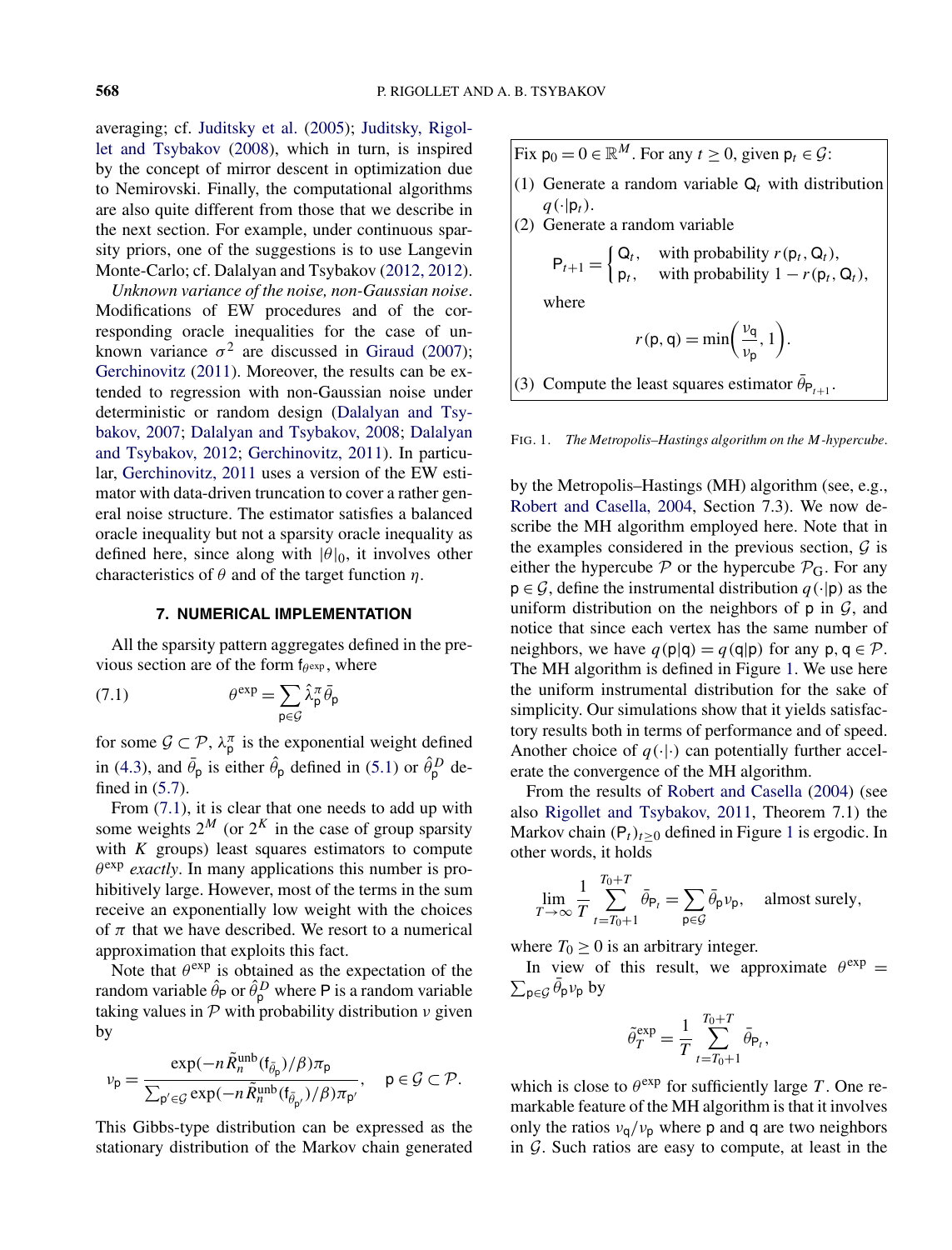examples given in the previous section. As a result, the MH algorithm in this case takes the form of a stochastic greedy algorithm with averaging, which measures a trade-off between sparsity and prediction to decide whether to add or remove a variable. In all subsequent examples, we use a pure R implementation of the sparsity pattern aggregates. While the benchmark estimators considered below employ a C based code optimized for speed, we observed that a safe implementation of the MH algorithm (three times more iterations than needed) exhibits an increase of computation time of at most a factor two.

## **7.1 Numerical Experiments**

The aim of this subsection is to illustrate the performance of the sparsity pattern aggregates  $\tilde{f}^C$  and  $\tilde{f}^F$ defined in [\(5.5\)](#page-7-0) and [\(5.9\)](#page-8-0) respectively, on a simulated dataset and to compare it with state-of-the-art procedures in sparse estimation. In our implementation, we replace the prior  $\pi$ <sup>C</sup> by the *exponential screening* prior employed in [Rigollet and Tsybakov](#page-17-0) [\(2011\)](#page-17-0). As a result, the following results are about the exponential screening (ES) aggregate defined in [Rigollet and Tsybakov](#page-17-0) [\(2011\)](#page-17-0). Nevertheless, it presents the same qualitative behavior as the aggregates constructed above.

While our results for the ES estimator hold under no assumption on the dictionary, we compare the behavior of our algorithm in a well-known example where sparse estimation by  $\ell_1$ -penalized techniques is theoretically achievable.

Consider the model  $Y = X\theta^* + \sigma\xi$ , where X is an  $n \times M$  matrix with independent standard Gaussian entries, and  $\xi \in \mathbb{R}^n$  is a vector of independent standard Gaussian random variables and is independent of **X**. Depending on our sparsity assumption, we choose two different *θ* <sup>∗</sup>.

The variance is chosen as  $\sigma^2 = ||\mathbf{f}_{\theta^*}||^2 / 9 = |\mathbf{X} \theta^*|_2^2 / 9$ *(*9*n)* following the numerical experiments of [Candes](#page-16-0) [and Tao](#page-16-0)  $[(2007)$  $[(2007)$ , Section 4]. Here  $|\cdot|_2$  denotes the  $\ell_2$ norm. For different values of  $(n, M, S)$ , we run the ES algorithm on 500 replications of the problem and compare our results with several other popular estimators in the literature on sparse estimation that are readily implemented in R. The considered estimators are:

(1) the Lasso estimator with regularization parameter obtained by ten-fold cross-validation;

(2) the MC+ estimator of [Zhang](#page-17-0) [\(2010\)](#page-17-0) with regularization parameter obtained by ten-fold cross-validation;

(3) the SCAD estimator of [Fan and Li](#page-16-0) [\(2001\)](#page-16-0) with regularization parameter obtained by ten-fold crossvalidation.

The Lasso estimator is calculated using the glmnet package in R [\(Friedman, Hastie and Tibshirani, 2010\)](#page-16-0). The cross-validated MC+ and SCAD estimators are implemented in the ncvreg package in R [\(Breheny and](#page-16-0) [Huang, 2011\)](#page-16-0).

The performance of each of the four estimators, generically denoted by  $\hat{\theta}$  is measured by its prediction error  $|\mathbf{X}(\hat{\theta} - \theta^*)|^2/2/n = ||\mathbf{f}_{\hat{\theta}} - \mathbf{f}_{\theta^*}||^2$ . Moreover, even though the estimation error  $|\hat{\theta} - \theta^*|_2^2$  is not studied above, we also report its values for a better comparison with other simulation studies.

7.1.1 *Coordinatewise sparsity*. The vector  $\theta^*$  is given by  $\theta_j^* = \mathbb{1}(j \leq S)$  for some fixed *S* so that  $|\theta^*|_0 = S$ . Here,  $\mathbb{1}(\cdot)$  denotes the indicator function.

We considered the cases *(n,M,S)* ∈ {*(*100*,* 200*,* 10*),*  $(200, 500, 20)$ }. The Metropolis approximation  $\tilde{\theta}_T^{\exp}$ was computed with  $T_0 = 3000, T = 7000$ , which should be in the asymptotic regime of the Markov chain since Figure [2](#page-12-0) shows that, on a typical example, the right sparsity pattern is recovered after about 2000 iterations.

Figure [3](#page-12-0) displays comparative boxplots, and Table [1](#page-13-0) reports averages and standard deviations over the 500 repetitions. In particular, it shows that ES outperforms the Lasso estimator and has performance similar to MC+ and SCAD.

Figure [2](#page-12-0) illustrates a typical behavior of the ES estimator for one particular realization of **X** and *ξ* . For better visibility, both displays represent only the 50 first coordinates of  $\tilde{\theta}_T^{\text{exp}}$ , with  $T_0 = 3000$ ,  $T = 7000$ . The left-hand side display shows that the sparsity pattern is well recovered and the estimated values are close to one. The right-hand side display illustrates the evolution of the intermediate parameter  $\hat{\theta}_{P_t}$  for  $t = 1, \ldots, 5000$ . It is clear that the Markov chain that runs on the *M*-hypercube graph gets "trapped" in the vertex that corresponds to the sparsity pattern of  $\theta^*$  after only 2000 iterations. As a result, while the ES estimator is not sparse itself, the MH approximation to the ES estimator may output a sparse solution.

FUSED SPARSITY. The vector  $\theta^*$  is chosen piecewise constant as follows. Fix an integer  $S \geq 1$  such that  $10S \leq M$  and consider the blocks  $I_1, \ldots, I_S$  defined by

$$
I_j = \{10(j-1)+1,\ldots,10j\}, \quad j=1,\ldots, S.
$$

The vector  $\theta^*$  is defined to take value  $(-1)^j$  on  $I_j$ ,  $j =$ 1*,...,S* and 1*/*2 elsewhere. We considered the cases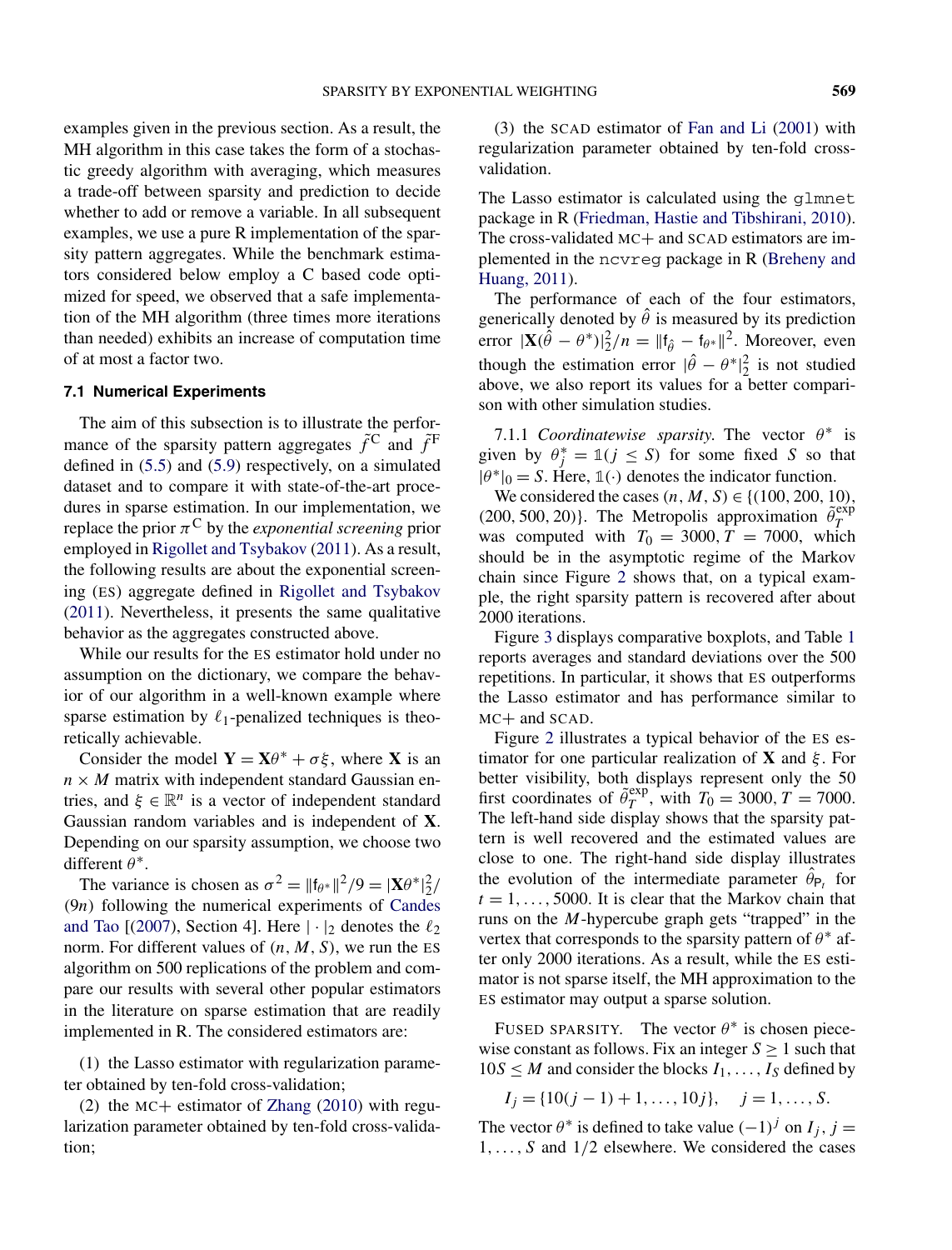<span id="page-12-0"></span>

FIG. 2. Typical realization for  $(M, n, S) = (500, 200, 20)$ . Left: Value of the  $\tilde{\theta}_T^{\text{exp}}, T_0 = 3000, T = 7000$ . Right: Value of  $\hat{\theta}_{P_t}$  for *t* = 1*,...,* 5000. *Only the first* 50 *coordinates are shown for each vector*.

*(M,n,S)* ∈ {*(*200*,* 100*,* 10*),(*500*,* 200*,* 20*)*} that are illustrated in Figure [4.](#page-14-0) Note that in both cases, the vector *θ* <sup>∗</sup> is *not* sparse.

The fused versions of Lasso, MC+ and SCAD are not readily available in R, and we implement them as follows. Recall that *D* is the  $M \times M$  matrix defined in

Section [5.2](#page-6-0) by  $(D\theta)_1 = \theta_1$  and  $(D\theta)_j = \theta_j - \theta_{j-1}$  for  $j = 2, \ldots, M$ . The inverse  $D^{-1}$  is the  $M \times M$  lower triangular matrix with ones on the diagonal and in the lower triangle. To obtain the fused versions of Lasso, MC+ and SCAD, we simply run these algorithms on the design matrix  $\mathbf{X}D^{-1}$  to obtain a solution  $\hat{\theta}$ . We then



FIG. 3. *Boxplots of performance measure over* 500 *realizations for the* ES, *Lasso*, MC+ *and* SCAD *estimators*. *Top: estimation performance*  $|\hat{\theta} - \theta^*|_2^2$ . Bottom: Prediction performance:  $|\mathbf{X}(\hat{\theta} - \theta^*)|_2^2/n$ . Left:  $(M, n, S) = (200, 100, 10)$ . Right:  $(M, n, S) = (500, 200, 20)$ .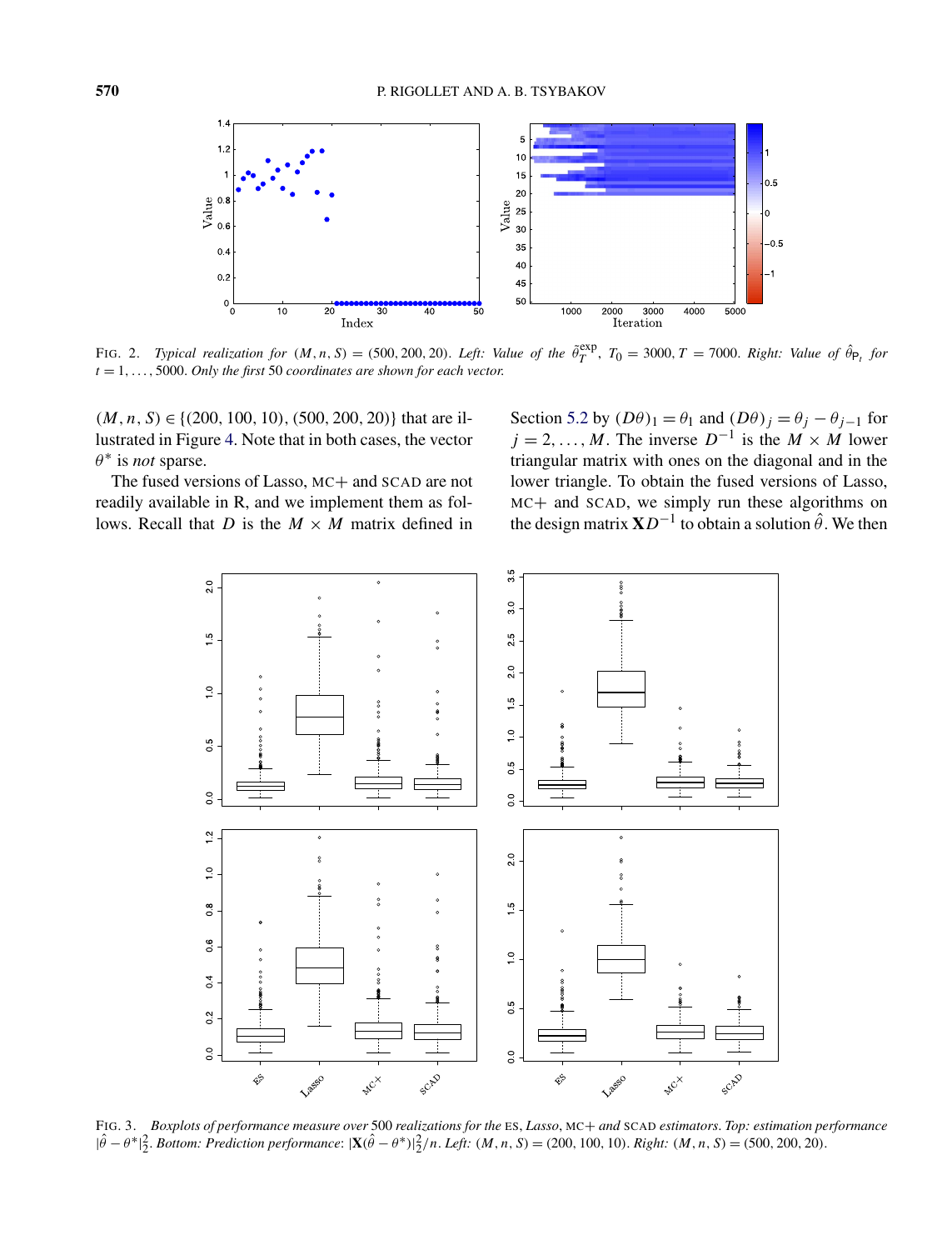<span id="page-13-0"></span>TABLE 1 *Means and standard deviations of performance measures over* 500 *realizations for the* ES, *Lasso*, MC+ *and* SCAD *estimators*. *Top: estimation performance*  $|\hat{\theta} - \theta^*|_2^2$ . *Bottom: Prediction*  $performance: |\mathbf{X}(\hat{\theta} - \theta^*)|_2^2/n$ 

| (M, n, S)      | ES     | Lasso  | $MC+$  | <b>SCAD</b> |
|----------------|--------|--------|--------|-------------|
| (200, 100, 10) | 0.14   | 0.82   | 0.18   | 0.17        |
|                | (0.11) | (0.28) | (0.17) | (0.15)      |
| (500, 200, 20) | 0.29   | 1.78   | 0.31   | 0.29        |
|                | (0.16) | (0.43) | (0.14) | (0.12)      |
| (200, 100, 10) | 0.12   | 0.50   | 0.15   | 0.14        |
|                | (0.08) | (0.15) | (0.10) | (0.10)      |
| (500, 200, 20) | 0.25   | 1.02   | 0.27   | 0.26        |
|                | (0.11) | (0.22) | (0.11) | (0.10)      |

return the vector  $D^{-1}\hat{\theta}$  as a solution to the fused problem.

We report the boxplots of the two performance measures  $|\mathbf{\hat{X}}(\hat{\theta} - \theta^*)|^2 \hat{Z}/n$  and  $|\hat{\theta} - \theta^*|^2 \hat{Z}$  in Figure [5.](#page-15-0) It is clear that, in this example, Exponential Screening outperforms the three other estimators. Moreover, MC+ and SCAD perform particularly poorly in the case  $(M, n, S) = (500, 200, 20)$ . Their output on a typical example is illustrated in Figure [4.](#page-14-0) We can see that they yield an estimator that takes only two values, thus missing most of the structure of the problem. It seems that this behavior can be explained by the fact that the estimators are trapped in a local minimum close to zero.

## **APPENDIX**

The proof of [\(2.2\)](#page-2-0) is standard, and similar results have been formulated in the literature for various other setups. We give it here for the sake of completeness. From the definition of the empirical risk minimizer  $\hat{f}^{\text{ERM}}$ , we have

$$
\hat{R}_n(\hat{f}^{\text{ERM}}) \leq \hat{R}_n(f^*),
$$

where  $f^*$  is any minimizer of the true risk  $R(\cdot)$  over  $H$ . Simple algebra yields

$$
R(\hat{f}^{\text{ERM}}) \leq R(f^*) + 2\mathbb{E}\langle \hat{f}^{\text{ERM}} - f^*, \mathbf{Y} - \eta \rangle,
$$

where for two functions  $f, g$  from  $\mathcal X$  to  $\mathbb R$  we set  $\langle f, g \rangle = \frac{1}{n} \sum_{i=1}^{n} f(x_i) g(x_i)$ . Next, observe that

$$
\mathbb{E}\langle \hat{f}^{\text{ERM}} - f^*, \mathbf{Y} - \eta \rangle \leq \mathbb{E} \max_{f \in \mathcal{H}} \langle f - f^*, \mathbf{Y} - \eta \rangle
$$
  

$$
\leq 2\sigma \sqrt{\frac{2\log M}{n}},
$$

where we used the fact that  $||f^* - f|| \le 2$  for any  $f \in \mathcal{H}$ , and the inequality  $\mathbb{E}[\max_{1 \leq i \leq M} a_i^\top \xi] \leq \sigma$ .  $\sqrt{2 \log M}$  valid for any  $a_1, \ldots, a_n \in \mathbb{R}^n$ ,  $|a_i|_2 \leq 1$ , where  $\xi = (\xi_1, \ldots, \xi_n)^\top$ .

We now turn to the proof of  $(2.4)$ . Consider the random matrix  $X$  of size  $n \times M$  such that its elements  $\mathbb{X}_{i,j}, i = 1, \ldots, n, j = 1, \ldots, M$  are i.i.d. Rademacher random variables, that is, random variables taking values 1 and −1 with probability 1*/*2. Moreover, assume that

$$
(8.1) \qquad \qquad \frac{2}{n}\log\left(1+\frac{eM}{2}\right) < C_1,
$$

for some positive constant  $C_1 < 1/2$ . Note that (8.1) follows from  $(2.3)$  if  $C_0$  is chosen small enough. Theorem 5.2 in [Baraniuk et al.](#page-16-0) [\(2008\)](#page-16-0) (see also Section 5.2.1 in [Rigollet and Tsybakov, 2011\)](#page-17-0) entails that if  $(8.1)$  holds for  $C_1$  small enough, then there exists a nonempty set  $M$  of matrices obtained as realizations of the matrix X that enjoy the following weak restricted isometry (WRI) property. For any  $X \in \mathcal{M}$ , there exists constants  $k \geq \bar{k} > 0$ , such that for any  $\lambda \in \mathbb{R}^M$  with at most 2 nonzero coordinates,

$$
(8.2) \qquad \qquad \underline{\kappa}^2 |\lambda|_2^2 \le \frac{|X\lambda|_2^2}{n} \le \bar{\kappa}^2 |\lambda|_2^2,
$$

when (8.1) is satisfied. For  $X \in \mathcal{M}$ , let  $\phi_1, \ldots, \phi_M$  be any functions on  $X$  satisfying

$$
\phi_j(x_i) = X_{i,j}, \quad i = 1, ..., n, j = 1, ..., M,
$$

where  $X_{i,j}$  are the entries of *X*. Note that  $\|\phi_j\| = 1$ since  $X_{i,j} \in \{-1, 1\}.$ 

Fix  $\tau > 0$  to be chosen later, and set

$$
f_j = \tau (1 + \alpha) \phi_j, \quad j = 1, \dots, M,
$$

where we set for brevity  $\alpha = (\sigma/3)\sqrt{\frac{\log M}{\bar{\kappa}^2 n}}$ . Moreover, consider the functions

$$
\eta_j = \tau \alpha \phi_j, \quad j = 1, \dots, M.
$$

Using  $(2.3)$  we choose  $\tau$  small enough to ensure that  $||\eta_j|| \leq 1$  and  $||f_j|| \leq 1$  for any  $j = 1, ..., M$ .

We write  $R_j(\cdot)$  to denote the risk function  $R(\cdot)$  when  $\eta = \eta_i$  in [\(1.1\)](#page-0-0). It is easy to check that

(8.3) 
$$
\min_{f \in \mathcal{H}} R_j(f) = R_j(f_j) = ||f_j - \eta_j||^2.
$$

As it is customary in the proof of minimax lower bounds, we reduce our estimation problem to a testing problem as follows. Let  $\psi \in \{1, ..., M\}$  be the random variable, or *test*, defined by  $\psi = j$  if and only if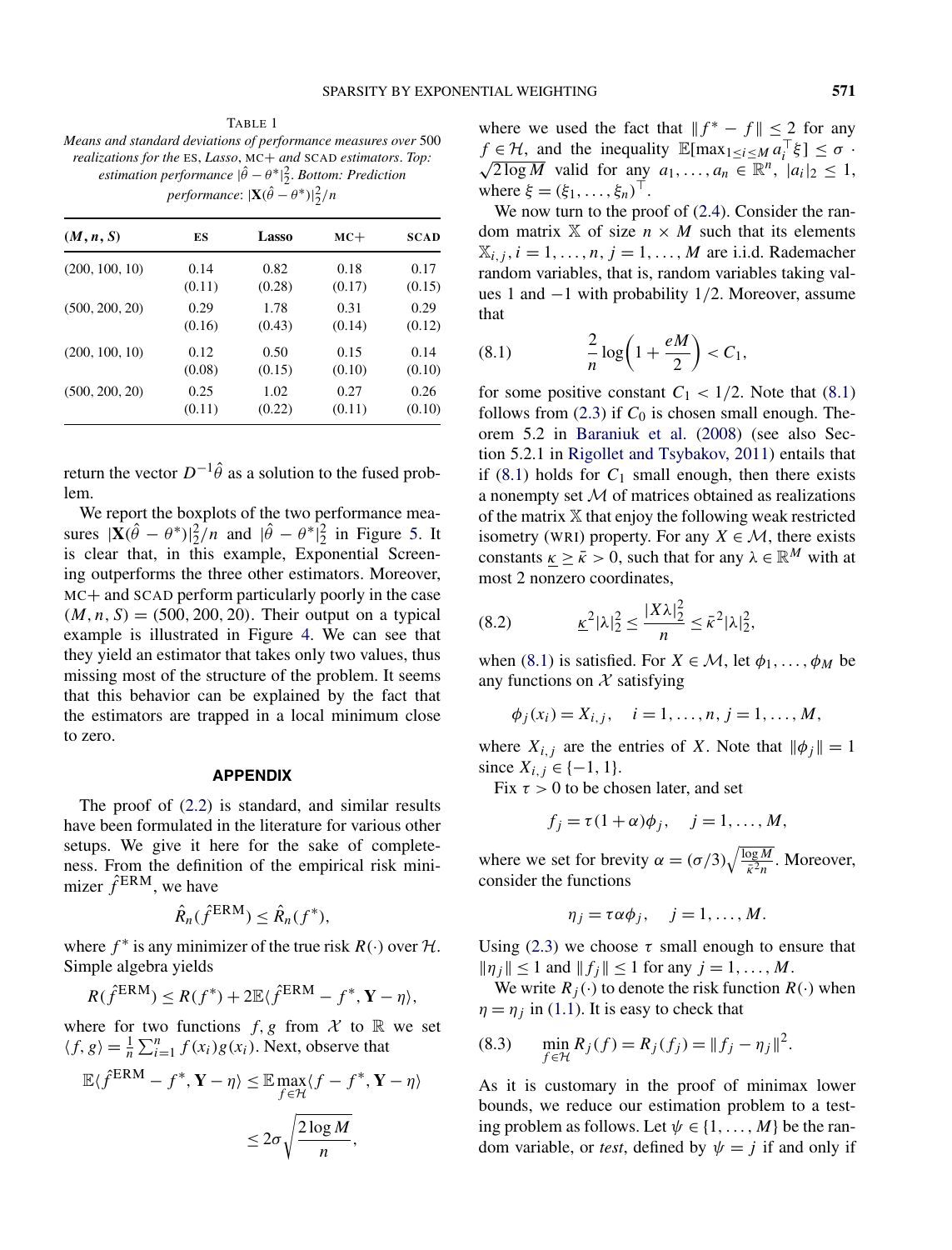<span id="page-14-0"></span>

FIG. 4. Typical realizations of the fused estimators in the cases  $(M, n, S) = (200, 100, 10)$  (top) and  $(M, n, S) = (500, 200, 20)$  (bottom).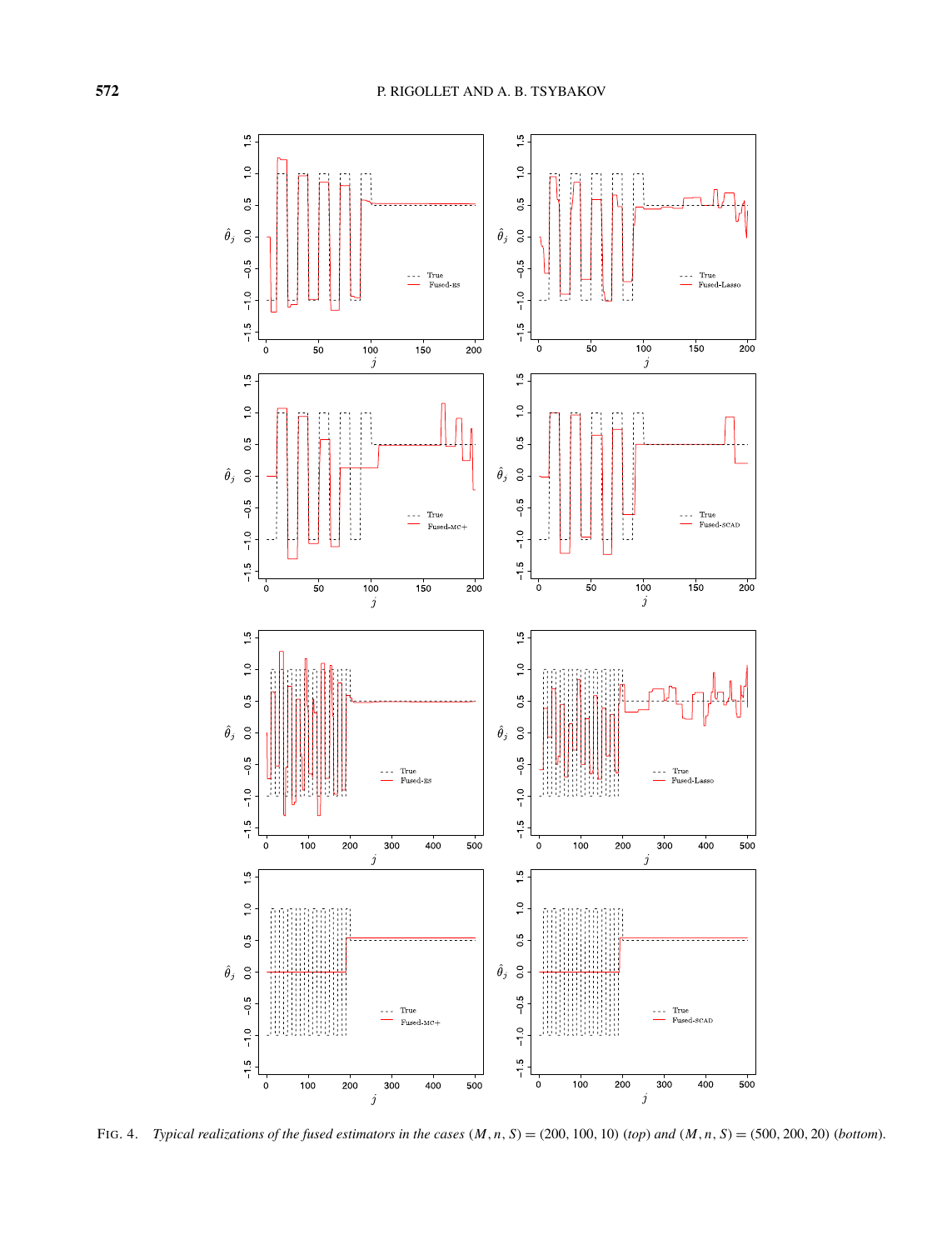<span id="page-15-0"></span>

FIG. 5. *Boxplots of performance measure over* 500 *realizations for the Fused-*ES, *Fused-Lasso*, *Fused-*MC+ *and Fused-*SCAD *estima*tors. Top: estimation performance  $|\hat{\theta} - \theta^*|_2^2$ . Bottom: Prediction performance:  $|\mathbf{X}(\hat{\theta} - \theta^*)|_2^2/n$ . Left:  $(M, n, S) = (200, 100, 10)$ . Right:  $(M, n, S) = (500, 200, 20)$ .

 $\hat{S}_n = f_j$ . Then,  $\psi \neq j$  implies that there exists  $k \neq j$ such that  $\hat{S}_n = f_k$ , so that

$$
\|\hat{S}_n - \eta_j\|^2 - \|f_j - \eta_j\|^2
$$
  
= 
$$
\|f_k - f_j\|^2 + 2\langle f_k - f_j, f_j - \eta_j \rangle
$$
  
= 
$$
\tau^2 (1 + \alpha)^2 \|\phi_j - \phi_k\|^2
$$
  
+ 
$$
2\tau^2 (1 + \alpha)(\langle \phi_j, \phi_k \rangle - 1)
$$
  
\$\geq \tau^2 \alpha \|\phi\_j - \phi\_k\|^2\$.

From [\(8.2\)](#page-13-0), we find that  $\|\phi_j - \phi_k\|^2 \geq 2\underline{k}^2$  so that

$$
\|\hat{S}_n-\eta_j\|^2-\|f_j-\eta_j\|^2\geq \frac{2\tau^2\underline{\kappa}^2\sigma}{3\bar{\kappa}}\sqrt{\frac{\log M}{n}}\triangleq \nu_{n,M}.
$$

Therefore, we conclude that  $\psi \neq j$  implies that

$$
R_j(\hat{S}_n) - \min_{f \in \mathcal{H}} R_j(f) \ge \nu_{n,M}.
$$

Hence,

$$
\max_{1 \le j \le M} P_j \Big\{ R_j(\hat{S}_n) - \min_{f \in \mathcal{H}} R_j(f) \ge \nu_{n,M} \Big\}
$$
  
(8.4)
$$
\ge \inf_{\psi} \max_{1 \le j \le M} P_j(\psi \ne j),
$$

where the infimum is taken over all tests taking values in  $\{1, \ldots, M\}$ , and  $P_j$  denotes the joint distribution of  $Y_1, \ldots, Y_n$  that are independent Gaussian random variables with mean  $\eta_i(x_i)$ , respectively. It follows from [Tsybakov](#page-17-0) [[\(2009\)](#page-17-0), Proposition 2.3 and Theorem 2.5] that if for any  $1 \leq j, k \leq M$ , the Kullback–Leibler divergence between  $P_j$  and  $P_k$  satisfies

$$
(8.5) \t\t\t\t\t\mathcal{K}(P_j, P_k) < \frac{\log M}{8},
$$

then there exists a constant  $C > 0$  such that

(8.6) 
$$
\inf_{\psi} \max_{1 \le j \le M} P_j(\psi \ne j) \ge C.
$$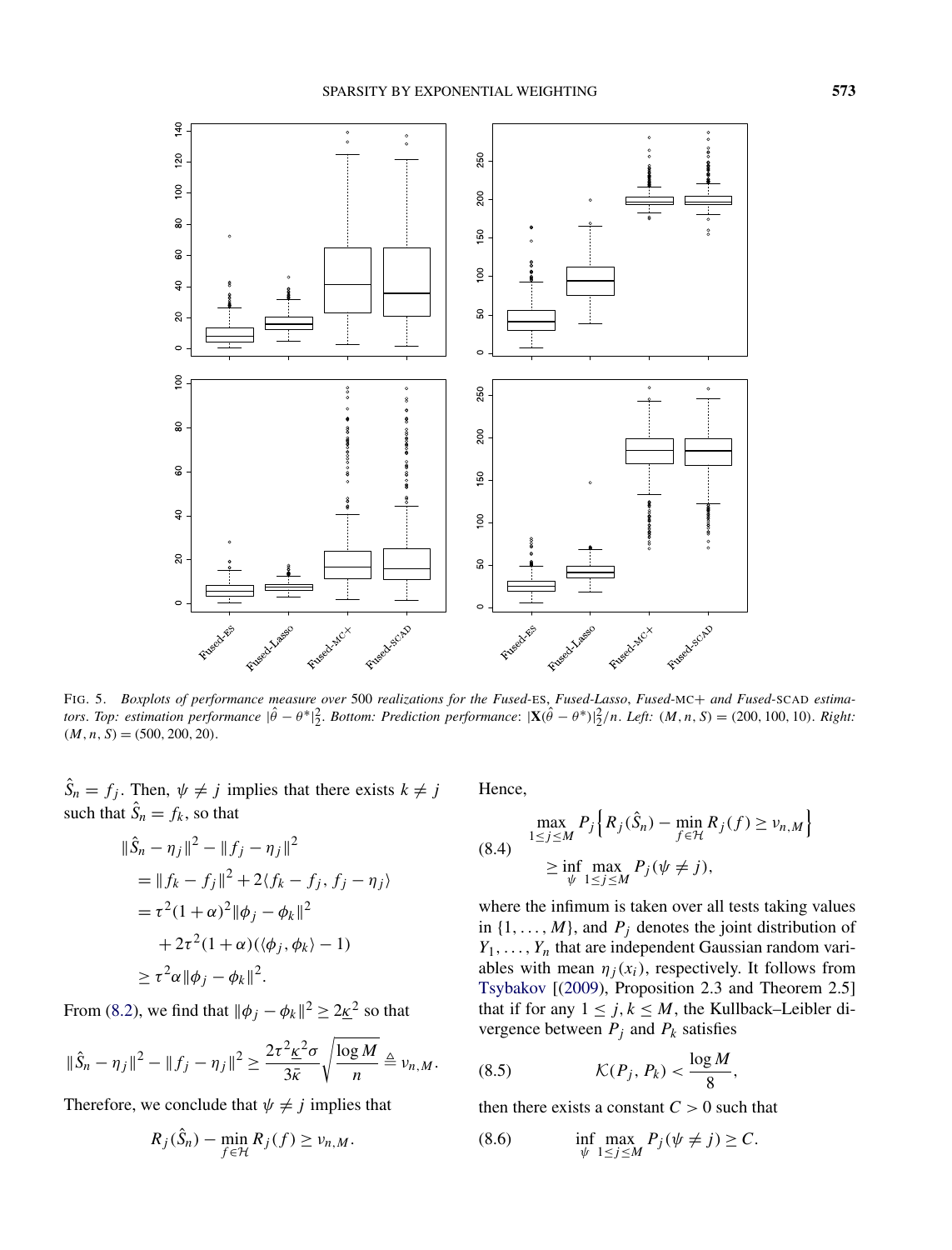<span id="page-16-0"></span>To check [\(8.5\)](#page-15-0), observe that, choosing  $\tau \leq 1$  and applying [\(8.2\)](#page-13-0), we get

$$
\mathcal{K}(P_j, P_k) = \frac{n}{2\sigma^2} \|\eta_j - \eta_k\|^2 = \frac{\tau^2 \log M}{18\bar{\kappa}^2} \|\phi_j - \phi_k\|^2 \n< \frac{\log M}{8}.
$$

Therefore, in view of [\(8.4\)](#page-15-0) and [\(8.6\)](#page-15-0), we find, using the Markov inequality, that for any selector  $\hat{S}_n$ ,

$$
\max_{1 \le j \le M} E_j \Big[ R_j(\hat{S}_n) - \min_{f \in \mathcal{H}} R_j(f) \Big] \ge C v_{n,M}
$$
  
=  $C_* \sigma \sqrt{\frac{\log M}{n}},$ 

where  $E_j$  denotes the expectation with respect to  $P_j$ .

# **ACKNOWLEDGMENTS**

The first author is supported in part by the NSF DMS-09-06424, DMS-10-53987.

#### REFERENCES

- ALQUIER, P. and LOUNICI, K. (2011). PAC-Bayesian bounds for sparse regression estimation with exponential weights. *Electron*. *J*. *Stat*. **5** 127–145. [MR2786484](http://www.ams.org/mathscinet-getitem?mr=2786484)
- BARANIUK, R., DAVENPORT, M., DEVORE, R. and WAKIN, M. (2008). A simple proof of the restricted isometry property for random matrices. *Constr*. *Approx*. **28** 253–263. [MR2453366](http://www.ams.org/mathscinet-getitem?mr=2453366)
- BARTLETT, P. L., BOUCHERON, S. and LUGOSI, G. (2002). Model selection and error estimation. *Mach*. *Learn*. **48** 85–113.
- BICKEL, P. J., RITOV, Y. and TSYBAKOV, A. B. (2009). Simultaneous analysis of lasso and Dantzig selector. *Ann*. *Statist*. **37** 1705–1732. [MR2533469](http://www.ams.org/mathscinet-getitem?mr=2533469)
- BIRGÉ, L. and MASSART, P. (2001). Gaussian model selection. *J*. *Eur*. *Math*. *Soc*. (*JEMS*) **3** 203–268. [MR1848946](http://www.ams.org/mathscinet-getitem?mr=1848946)
- BREHENY, P. and HUANG, J. (2011). Coordinate descent algorithms for nonconvex penalized regression, with applications to biological feature selection. *Ann*. *Appl*. *Stat*. **5** 232–253. [MR2810396](http://www.ams.org/mathscinet-getitem?mr=2810396)
- BUNEA, F., TSYBAKOV, A. B. and WEGKAMP, M. H. (2007). Aggregation for Gaussian regression. *Ann*. *Statist*. **35** 1674–1697. [MR2351101](http://www.ams.org/mathscinet-getitem?mr=2351101)
- CANDES, E. and TAO, T. (2007). The Dantzig selector: Statistical estimation when *p* is much larger than *n*. *Ann*. *Statist*. **35** 2313– 2351. [MR2382644](http://www.ams.org/mathscinet-getitem?mr=2382644)
- CATONI, O. (1999). Universal aggregation rules with exact bias bounds. Technical report, Laboratoire de Probabilités et Modeles Aléatoires, Preprint 510.
- CATONI, O. (2004). *Statistical Learning Theory and Stochastic Optimization*. *Lecture Notes in Math*. **1851**. Springer, Berlin. [MR2163920](http://www.ams.org/mathscinet-getitem?mr=2163920)
- CATONI, O. (2007). *Pac-Bayesian Supervised Classification*: *The Thermodynamics of Statistical Learning*. *Institute of Mathematical Statistics Lecture Notes—Monograph Series* **56**. IMS, Beachwood, OH. [MR2483528](http://www.ams.org/mathscinet-getitem?mr=2483528)
- DALALYAN, A. S. and SALMON, J. (2011). Sharp oracle inequalities for aggregation of affine estimators. Available at ArXiv[:1104.3969.](http://arxiv.org/abs/1104.3969)
- DALALYAN, A. S. and TSYBAKOV, A. B. (2007). Aggregation by exponential weighting and sharp oracle inequalities. In *Learning Theory*. *Lecture Notes in Computer Science* **4539** 97–111. Springer, Berlin. [MR2397581](http://www.ams.org/mathscinet-getitem?mr=2397581)
- DALALYAN, A. and TSYBAKOV, A. B. (2008). Aggregation by exponential weighting, sharp PAC-Bayesian bounds and sparsity. *Mach*. *Learn*. **72** 39–61.
- DALALYAN, A. and TSYBAKOV, A. B. (2012). Mirror averaging with sparsity priors. *Bernoulli* **18** 914–944.
- DALALYAN, A. S. and TSYBAKOV, A. B. (2012). Sparse regression learning by aggregation and Langevin Monte-Carlo. *J*. *Comput*. *System Sci*. **78** 1423–1443. [MR2926142](http://www.ams.org/mathscinet-getitem?mr=2926142)
- FAN, J. and LI, R. (2001). Variable selection via nonconcave penalized likelihood and its oracle properties. *J*. *Amer*. *Statist*. *Assoc*. **96** 1348–1360. [MR1946581](http://www.ams.org/mathscinet-getitem?mr=1946581)
- FRIEDMAN, J., HASTIE, T. and TIBSHIRANI, R. (2010). Regularization paths for generalized linear models via coordinate descent. *J*. *Stat*. *Softw*. **33** 1–22.
- GERCHINOVITZ, S. (2011). Prediction of individual sequences and prediction in the statistical framework: Some links around sparse regression and aggregation techniques. Ph.D. thesis, Univ. Paris Sud—Paris XI.
- GIRAUD, C. (2007). Mixing least-squares estimators when the variance is unknown. Available at arXiv[:0711.0372.](http://arxiv.org/abs/0711.0372)
- GIRAUD, C. (2008). Mixing least-squares estimators when the variance is unknown. *Bernoulli* **14** 1089–1107. [MR2543587](http://www.ams.org/mathscinet-getitem?mr=2543587)
- HUANG, J. and ZHANG, T. (2010). The benefit of group sparsity. *Ann*. *Statist*. **38** 1978–2004. [MR2676881](http://www.ams.org/mathscinet-getitem?mr=2676881)
- JUDITSKY, A., RIGOLLET, P. and TSYBAKOV, A. B. (2008). Learning by mirror averaging. *Ann*. *Statist*. **36** 2183–2206. [MR2458184](http://www.ams.org/mathscinet-getitem?mr=2458184)
- JUDITSKY, A. B., NAZIN, A. V., TSYBAKOV, A. B. and VAY-ATIS, N. (2005). Recursive aggregation of estimators by the mirror descent method with averaging. *Probl*. *Inf*. *Transm*. **41** 368–384. [MR2198228](http://www.ams.org/mathscinet-getitem?mr=2198228)
- KNEIP, A. (1994). Ordered linear smoothers. *Ann*. *Statist*. **22** 835– 866. [MR1292543](http://www.ams.org/mathscinet-getitem?mr=1292543)
- KOLTCHINSKII, V., LOUNICI, K. and TSYBAKOV, A. B. (2011). Nuclear-norm penalization and optimal rates for noisy low-rank matrix completion. *Ann*. *Statist*. **39** 2302–2329. [MR2906869](http://www.ams.org/mathscinet-getitem?mr=2906869)
- LECUÉ, G. (2007). Simultaneous adaptation to the margin and to complexity in classification. *Ann*. *Statist*. **35** 1698–1721. [MR2351102](http://www.ams.org/mathscinet-getitem?mr=2351102)
- LECUÉ, G. (2012). Empirical risk minimization is optimal for the Convex aggregation problem. *Bernoulli*. To appear.
- LEUNG, G. and BARRON, A. R. (2006). Information theory and mixing least-squares regressions. *IEEE Trans*. *Inform*. *Theory* **52** 3396–3410. [MR2242356](http://www.ams.org/mathscinet-getitem?mr=2242356)
- LOUNICI, K., PONTIL, M., VAN DE GEER, S. and TSY-BAKOV, A. B. (2011). Oracle inequalities and optimal inference under group sparsity. *Ann*. *Statist*. **39** 2164–2204. [MR2893865](http://www.ams.org/mathscinet-getitem?mr=2893865)
- LUGOSI, G. and WEGKAMP, M. (2004). Complexity regularization via localized random penalties. *Ann*. *Statist*. **32** 1679–1697. [MR2089138](http://www.ams.org/mathscinet-getitem?mr=2089138)
- NEMIROVSKI, A. (2000). Topics in non-parametric statistics. In *Lectures on Probability Theory and Statistics* (*Saint-Flour*, 1998). *Lecture Notes in Math*. **1738** 85–277. Springer, Berlin. [MR1775640](http://www.ams.org/mathscinet-getitem?mr=1775640)